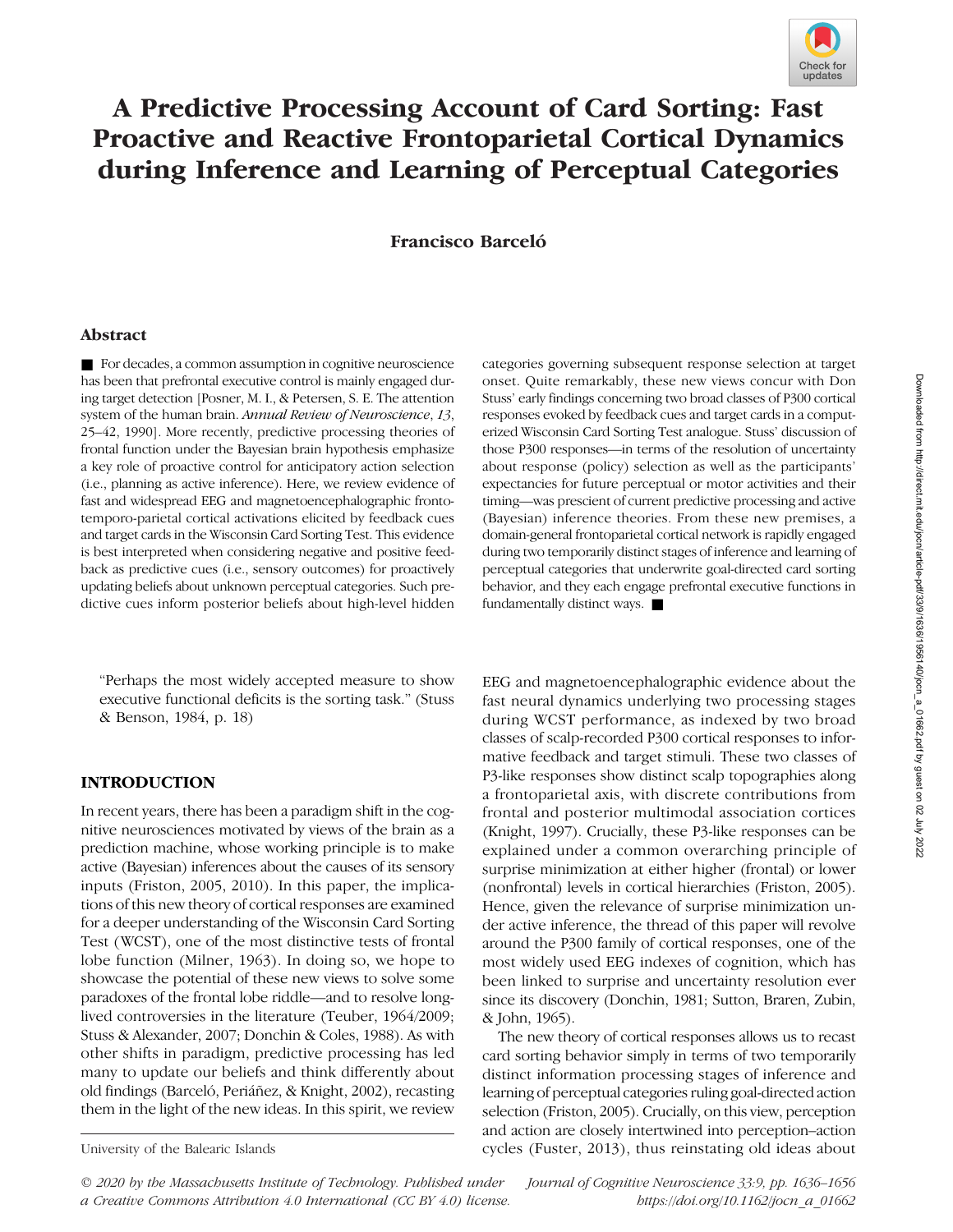reafference and corollary discharge in the neuropsychology of the frontal lobes (Teuber, 1964/2009; Luria, 1966). Furthermore, the information processing demands placed on the participant being assessed do not rigidly depend on the relevant ("attend") or irrelevant ("ignore") task conditions as instructed by the examiner. Instead, demands are flexibly linked to the participant's internal model of the statistical structure of the task and its sensorimotor contingencies (Parr, Rikhye, Halassa, & Friston, 2019; O'Regan & Noe, 2001). These represent major departures from traditional serial processing schemes that consider behavioral responses as the final output of stimulus-feature competition and intermediate cognitive operations (Norman & Shallice, 1986), with little influence on earlier information processes (Barceló & Cooper, 2018b). As a result, predictions from the new theory differ from those of conventional schemes and offer solid grounds to explain many paradoxical results—for example, that frontal damage does not always impair detection of relevant targets (Knight, 1997; cf. Posner & Petersen, 1990) or that "irrelevant" distracters and ancillary feedback cues can both tax working memory capacity and engage frontal resources more than "relevant" target stimuli (Barceló & Knight, 2007a; Barceló, Escera, Corral, & Periánez, 2006).

In the following sections, we describe how the new theory of cortical responses allows us to recast card sorting in terms of predictive action selection (i.e., planning as active inference; Friston, FitzGerald, Rigoli, Schwartenbeck, & Pezzulo, 2017; Botvinick & Toussaint, 2012). In this context, Don Stuss' extensive work with frontal lobe patients has been a source of inspiration for our own studies on the fast neural dynamics subserving WCST performance. There is, however, one early and less well-known study where he employed ERPs to measure the cortical responses in a card sorting analogue of the WCST (Stuss & Picton, 1978). In retrospect, it is remarkable that Don and Terence's discussion of their P3-like responses—to informative feedback cues in terms of the resolution of uncertainty about "correct response selection," and as linked to the "contextual updating" in the participants' expectancies for "future perceptual or motor activity," preempted current predictive processing and active inference theories of perceptual categorization. These new views can elegantly subsume diverse frontal lobe functions such as energization, task setting, and monitoring (Stuss & Alexander, 2007), and also executive attention, inhibitory control, working memory, and decisionmaking (Fuster, 2019; Stuss, Shallice, Alexander, & Picton, 1995; Stuss & Benson, 1984), all of which are deployed during WCST performance as well as in many other complex forms of goal-directed behavior that are disrupted by frontal lobe lesions (Luria, 1966).

## ACTIVE INFERENCE AND PREFRONTAL EXECUTIVE FUNCTIONS

The active inference and predictive processing frameworks (Friston, 2005, 2019; Hohwy, 2019; Friston et al., 2017;

Clark, 2013), together with the revival of enactivism in cognitive science (O'Regan & Noe, 2001), underwrite actionoriented cognition with concepts such as sensorimotor contingencies and perception–action cycles for a full understanding of higher cognitive functions in humans (Fuster, 2013). According to these views, a common ruling principle underlies perception (i.e., sensory state estimation), action (i.e., response policy selection), and learning (i.e., perceptual and reinforcement learning), which is to minimize the same information theory quantity in our brains called the "free energy." The free energy principle posits that brains must minimize surprise when sampling sensory data given some internal generative model (Friston, 2010). A generative model is a probabilistic and formal rendition of traditional schemas (Stuss et al., 1995; Norman & Shallice, 1986) and neuronal models (Sokolov, 1963) that have been long used to explain brain and behavioral responses in the exchanges with our surroundings. The basic idea is appealing in its simplicity: The brain sets up a number of competing hypotheses or predictions about the causes of its sensory inputs and then actively updates these predictions through action on the basis of bottom–up prediction errors. These errors result from a mismatch between what is predicted and what is actually observed and can thus be thought of as "surprise signals" being transmitted through ascending connections up the neural hierarchies (Friston, 2019). This recursive exchange of descending predictions and ascending prediction errors results in information transmission (or "neuronal message passing") between high and low levels across the neural hierarchies. This information exchange evolves dynamically over time and terminates when the generative model is updated (referred to as "belief updating") and now encodes the belief that more accurately predicts the hidden cause of those sensations, thus minimizing surprise, as mandated by the free energy principle (Friston, 2005, 2010).

A complementary account of the imperative to minimize surprise (as scored by free energy) is apparent when one appreciates that free energy is also (a mathematical bound on) the log likelihood of sensory input, under our internal or generative model. In statistics, this (marginal) likelihood is known as model evidence, whereas in machine learning, it is known as evidence bound (Winn & Bishop, 2005). In short, the imperative is to minimize surprise, which is exactly the same as maximizing the evidence for our models of the world—sometimes referred to as self-evidencing (Hohwy, 2016). When considering the consequences of any action on the world, the imperative to minimize surprise becomes nuanced: In other words, the imperative becomes the minimization of uncertainty<sup>1</sup> (i.e., surprise expected after an action). This lends free energy minimization an epistemic aspect, in which most things that we do are in the service of resolving uncertainty about how our sensations are generated (K. Friston, personal communication, 2020).

The simplicity of this basic scheme is also appealing to many of us who have used the WCST (Figure 1) as a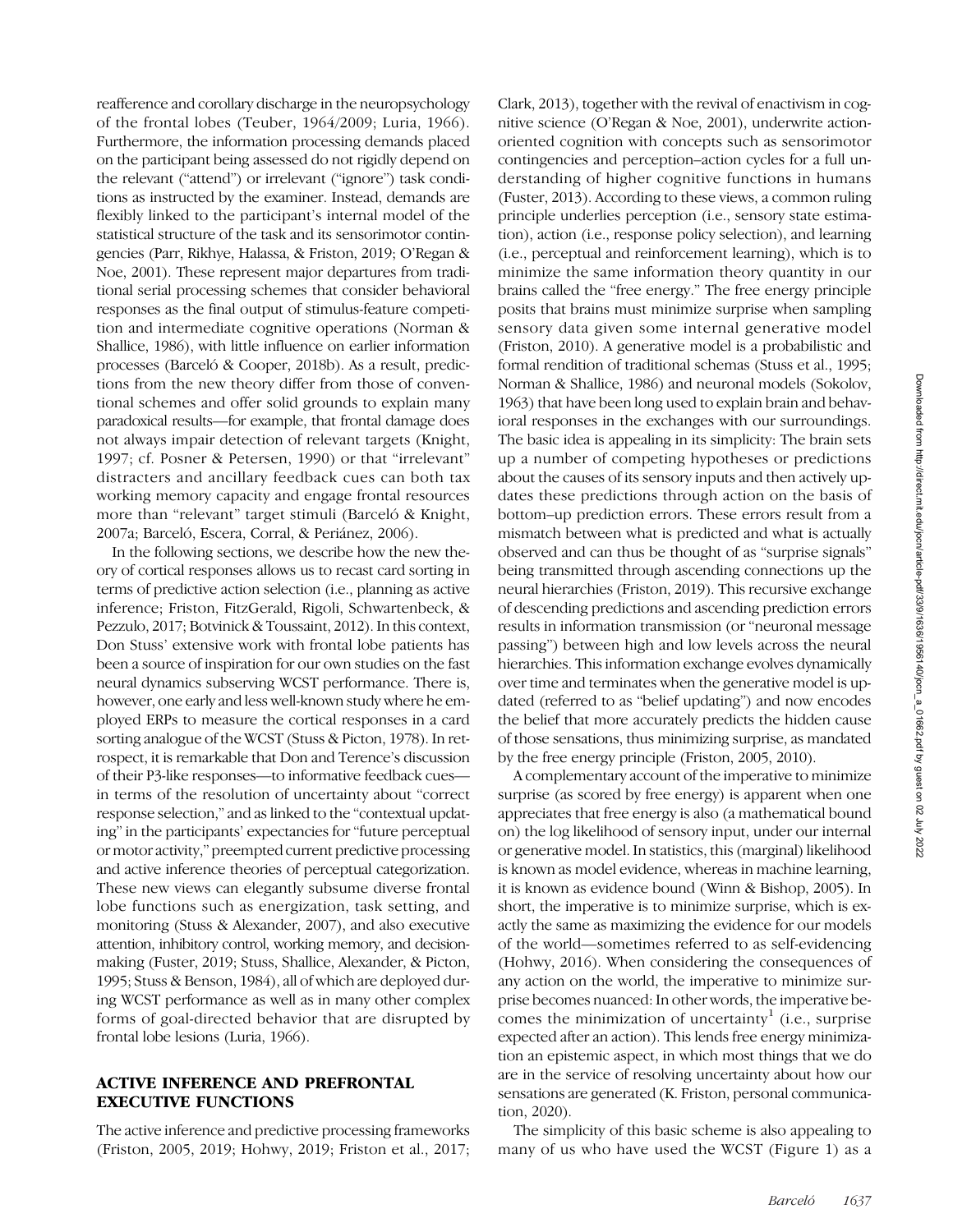

Figure 1. Computerized WCST version adapted for recording cortical responses. (A) Schematic of one card sorting series where early and late trials broadly map onto the stages of inference and learning of perceptual categories. (B) Schematic of one card sorting trial where simple tonal sounds can be instructed either as negative and positive feedback or as "switch" and "repeat" cues informing about probabilistic updates in the policy for responding to the ensuing target card. Adapted from Nyhus and Barceló (2009), with permission.

neuropsychological tool for examining prefrontal executive functions in research and clinical contexts. As will be further explained below, this is an open-ended test where the participant (called "agent" in active inference) is requested to sort a pack of cards without clear instructions about what is the correct course of action. In these settings, agents need to engage in active inference and set up hypotheses to predict which of several perceptual categories—that are "hidden" in the sensory cues from the cards—will be most likely rewarded by the examiner. Then, the participant actively tests each of his or her predictions one after another to resolve his or her uncertainty and disambiguate among plausible alternatives. This is an active and recursive process, where actions generate informative prediction errors, until the examiner provides confirmatory "correct" feedback about the rewarded perceptual category. In this first stage of perceptual inference, which normally takes several trials, participants use actions in an epistemic or exploratory fashion to disambiguate the rewarded category hidden in the cards (Friston et al., 2017).

Crucially, in active inference, the feedback provided by the examiner has "epistemic affordance." In other words, choosing one card or another can resolve uncertainty about the contingencies currently in play, above and beyond the pragmatic value of choosing the correct card. In turn, reducing uncertainty about the card sorting contingencies enables some more confident inference about "what should I do next?" In short, response selection becomes

an integral constituent of recursive perception–action cycles (Friston et al., 2017; Fuster, 2013). Once the participant infers the correct sorting category, the examiner keeps on reinforcing the same category for the next 10 cards or so, thus favoring a context where there is little uncertainty about the correct course of action. As the participant becomes increasingly confident about the reward contingencies, his or her precision $2$  in selecting among competing perceptual categories and response policies increases, leading to greater behavioral efficiency. At this point, the epistemic (i.e., exploratory) affordance of any policy gives way to the pragmatic (i.e., exploitative) affordance of securing rewards. This second stage reflects "context learning," when the agent's actions primarily serve a pragmatic or exploitative function (Friston et al., 2016). Here, we contend that these two temporarily distinct stages of inference and learning can be readily identified during WCST performance, and they each engage prefrontal executive functions in fundamentally different ways. Note the correspondence with accounts of executive functions in terms of nonroutine and routine activities, respectively (Stuss et al., 1995).

In this paper, existing evidence will be reappraised in the light of this new theory of cortical responses, in the hope of illustrating its potential to explain apparently contradictory findings and to resolve long-lasting dialectics in the literature. An introduction to probability theory and Bayesian inference is beyond the scope of this paper (see Doya & Ishii, 2007). However, it will be useful to clarify some key concepts from the outset. First, in active inference, the causes of sensory inputs are called "hidden" states or variables because they cannot be directly observed and need to be inferred from the sensory exchanges between an agent and its environment, "which means computing the posterior probability of (unknown or hidden) causes, given observed outcomes" (Friston et al., 2017, p. 7). An example of a hidden variable is the various ways to sort a card depicting two blue circles (i.e., whether the "correct" response depends on the color, the form, or the number of elements in the card).

Second, there is a straightforward mathematical correspondence between Bayes' theorem and the joint and conditional probabilities used to compute the mutual information between any two variables (Doya & Ishii, 2007). Hence, estimates of average Bayesian surprise being transmitted across frontal and posterior multimodal association cortices during WCST performance may also be expressed as the mutual information between hidden states and sensory outcomes (Friston et al., 2017; cf. Figure 2). Similar formalisms have been used to estimate mental capacity limits in humans (Koechlin & Summerfield, 2007) and were one of the founding cornerstones of information processing views in cognitive neuroscience (Miller, 1956).

Third, although active inference is a powerful scheme to examine belief updating and surprise minimization at any level in the neural hierarchies, here we will focus on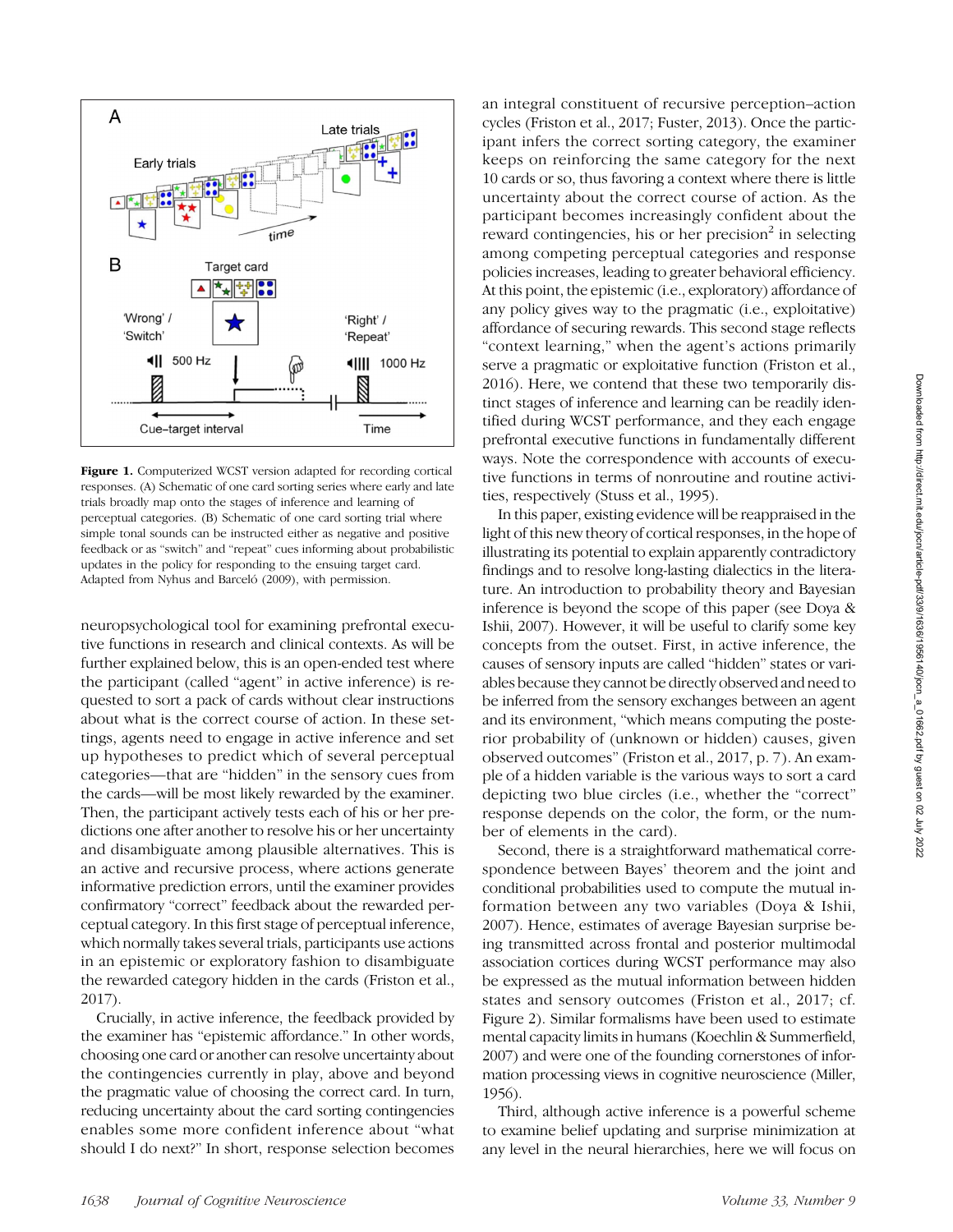Figure 2. Hierarchical model of prefrontal function (adopted from Miller & Cohen, 2001). High- and low-level belief updates at frontal and posterior multimodal association cortices can be modeled as the mutual information between hidden states and sensory outcomes transmitted through higher  $[Q(r<sub>i</sub>$  $|s_i\rangle$ ] and lower  $[I(s_i, r_j)]$  levels in the neural hierarchies, respectively (Barceló & Cooper, 2018b). The quantity  $Q(r_i | s_i)$ corresponds to the psychological notion of cognitive control (Koechlin & Summerfield, 2007). For simplicity, only two



perceptual categories, color (C) and form (F), are illustrated, together with only three stimuli and two motor responses from the pool of all stimuli (S ) and responses (R) in our WCST analogue. Red indicates active units or pathways. Small circles represent conflict between two antagonistic high-level units. Negative feedback (NFb) cues are very informative because they inform about updates in the hidden perceptual category and corresponding response policy selection. In turn, positive feedback (PFb) cues and target cards are comparatively less informative events for response selection. The bidirectional arrow captures the concept of "reafference," or feedback–feedforward connectivity (Stuss & Benson, 1984), through mutually informed exteroceptive, proprioceptive, and interoceptive sensory outcomes (Friston, 2010). Adapted from Nyhus and Barceló (2009), with permission.

two broad classes of scalp-recorded P3-like cortical responses with distinct topographies overlying frontal and posterior multimodal association cortices, respectively (Knight, 1997). We will refer to these two classes of cortical responses as "anterior" and "posterior" P3-like responses, respectively, or P3a and P3b for short (Polich, 2007; Squires, Squires, & Hillyard, 1975). This anatomical distinction should suffice to match the research aims of many brain lesion studies (Milner, 1963). This also agrees with hierarchical models of prefrontal function that explicitly distinguish between high-level hidden states represented at pFC from low-level states at posterior association cortices (see Figure 2; cf. Stuss, Picton, & Alexander, 2001).

Finally, the family of P3-like responses has long been regarded as a proxy for surprise minimization, that is, reduction in the uncertainty generated by surprising events (Sutton et al., 1965), but also of learning and memory consolidation (Donchin, 1981). Hence, P3-like responses offer sufficient topographical and temporal resolution to assess high- and low-level belief updating at frontal and posterior multimodal association cortices, during the inference and learning of perceptual categories in card sorting.

# A GENERATIVE MODEL OF CARD SORTING

In this section, card sorting will be framed in terms of active inference—that is, the updating of the participant's beliefs about how his or her sensations are caused during WCST performance. Card sorting can be seen as a paradigmatic example of goal-directed uncertainty resolution, whereby perception and action are jointly deployed to reduce contextual uncertainty. This resolution of uncertainty rests upon inferring the perceptual categories "hidden" in the cards (in the parietal hierarchies) and then using this inference to select a response on the basis of inferred outcomes

under each plausible choice (in prefrontal hierarchies). This entails solving the dual problem of (1) inferring some hitherto unknown sorting categories and (2) learning the statistical structure of the task, which underwrites policy selection (Friston et al., 2017). For this, active inference rests on a generative model of observed sensory outcomes, which is just a context-sensitive, time-dynamic, and revisable hypothesis about how observed sensory outcomes are generated, while evaluating competing hypotheses about their hidden causes. Crucially, unlike other schemes, these generative models have a hierarchical structure and incorporate actions, responses, or decisions. This means that sensory observations depend on actions (e.g., which card you select), which requires the generative model to entertain expectations about sensory outcomes under different action plans or response "policies" (Friston et al., 2016, 2017).

A great deal of clinical and brain imaging studies on the WCST have been inspired by Milner's (1963) seminal work, and many of them have adopted similar testing materials and procedures. Milner used four keycards differing in color, form, and number: one red triangle, two green stars, three yellow crosses, and four blue circles. These were placed in front of the patient, who was also given a pack of 128 choice cards that varied along these same dimensions (Figure 1). The only instruction given to the patient was to match each choice card with one of the four keycards, following some hitherto undeclared sorting principle. Then, the patient was to rely on the information provided by the examiner's positive ("right") or negative ("wrong") feedback—to discover the hidden sorting rule and try to get as many correct card sorts as possible. Patients received no further information about how to proceed, and many other important task variables were initially unknown to the patient. Crucially, one such hidden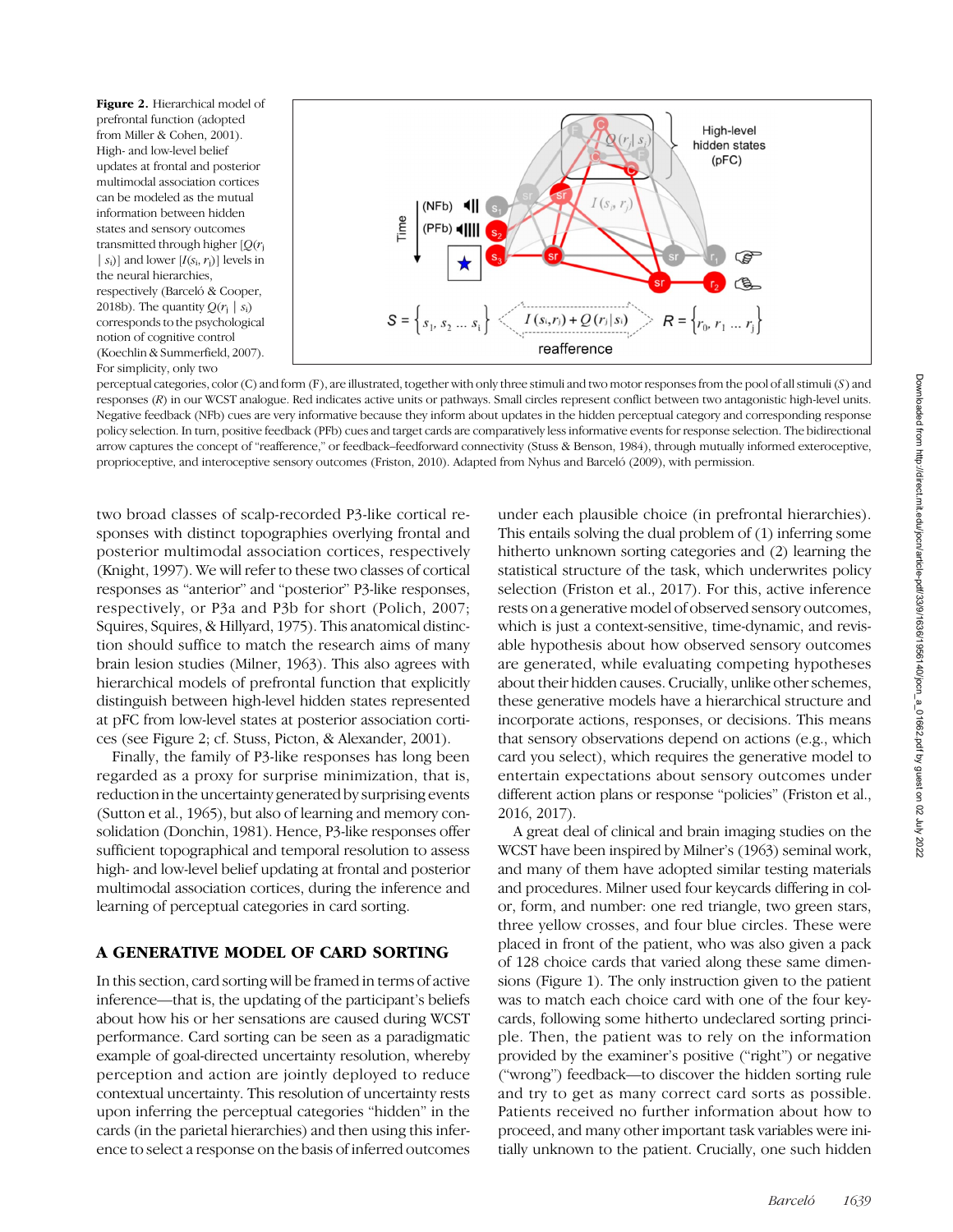variable was the examiner's policy for reinforcing each of the perceptual categories in the cards, which are the color, number, and type of forms in the card. In addition, Milner arbitrarily used the following (hidden) sequence: color form - number - color - form - number. Likewise, and unknown to the patient, Milner changed the reinforced sorting category after 10 consecutive correct sorts—and did so without giving any warning to the patient (Milner, 1963).

Test administration terminated when the patient successfully completed the six sorting categories or when all 128 choice cards had been placed on top of the keycards. The main test scores were the total number of categories achieved as well as the number of perseverative and nonperseverative (i.e., "set-loss") errors. A perseverative error was scored when a card was sorted using the previously reinforced—but now irrelevant—sorting category or when there was a continued tendency to respond using one and the same category. All other errors were considered as nonperseverative (Milner, 1963). Note that successful performance in this test requires that patients efficiently infer and learn some critical hidden variables ruling their (sensorimotor) information exchanges with their testing environment.

Over the years, this original version of the WCST has been adapted in many different ways to best examine the componential structure of the information processes underlying brain and behavioral responses in healthy and clinical populations. For instance, Nelson (1976) removed the choice cards that shared more than one attribute with the keycards, thus eliminating response ambiguity and simplifying the scoring of errors. This version consists of two packs of 24 cards each, categories are scored with only six consecutive correct sorts, and patients are told when to change the category, but the actual criterion is not declared. In other versions, patients are informed beforehand of the three sorting categories (Stuss et al., 2000). Clearly, these modifications facilitate inference about sorting categories. In fact, there are nearly as many subtle adaptations of the original test as published studies, and it would be difficult to review them all here. A more cost-effective approach is to examine the basic elements of a generative model of perceptual categorization during card sorting (Rigoli, Pezzulo, Dolan, & Friston, 2017) and see how these elements help us to interpret the frontal and posterior P3-like responses evoked during the two temporarily distinct stages of inference and learning. Put simply, a generative model defines sensory inputs as a function of the underlying hidden causes (i.e., states or variables) in the environment (Friston, 2005, 2010):

$$
e = g(v, \theta), \tag{1}
$$

where e represents the sensory evidence (e.g., exteroceptive, proprioceptive, and interoceptive sensory inputs) and  $g(v, \theta)$  is a nonlinear probabilistic function that generates sensory inputs from their hidden causes. These causes are represented by a vector  $v$ , which is only a list of the

unknown or hidden variables in a typical testing situation (i.e.,  $v =$  variable type and number of sorting categories, variable length of trial sequences, variable ISIs, variable orientation and color of visual features in the cards, variable pitch of "right" and "wrong" feedback sounds, variable room luminance, and so on). The generative model is further elaborated to incorporate a hierarchical structure and temporal dynamics, meaning that some of those hidden variables will be disambiguated early by belief updating at low levels in the cortical hierarchy (e.g., primary sensory cortices), whereas other variables will entail a longer-lasting exchange of predictions and prediction errors at higher levels in the hierarchy (e.g., prefrontal and posterior association cortices; Figure 2), until belief updating is complete and surprise is minimized. The parameters  $(\theta)$  in the model encode the contingencies or relationships among those variables and need to be learned through practice (e.g., that the sorting category changes after 10 correct sorts).

From the extant literature, one might predict that pFC will be mostly engaged when resolving the uncertainty about the abstract sorting categories and also in setting up the corresponding response policy (i.e.,"task setting" the sensorimotor mapping between attributes in the card and response selection as made explicit by the keycards; cf. Stuss & Alexander, 2007; Stuss et al., 1995). Furthermore, from conventional views on the anatomy of the executive attention system, one might assume maximal prefrontal engagement when the target card is on display for its appraisal (cf. Posner & Petersen, 1990). In turn, one might be less inclined to expect frontal involvement in response to changes in the sensory attributes of the cards and the feedback and might dismiss other variables (i.e., room luminance) as largely irrelevant for evaluating frontal lobe functions.

These are some aspects where hierarchical generative models depart from traditional schemes because predictions and prediction errors—and how high up in the neural hierarchy these surprise signals are transmitted depend on nonlinear interactions between those hidden variables (Friston et al., 2017). Very roughly, active inference relies on Bayes' rule  $[p(h|e) = p(e|h) p(h)/p(e)]$  to formalize belief updating from a prior belief about a hypothesis,  $p(h)$ , to a posterior belief,  $p(h|e)$ , based on the likelihood that the available evidence was generated by that hypothesis,  $p(e|h)$ . The terms  $p(h)$  and  $p(h|e)$  are known as "prior" and "posterior" probabilities, respectively and, together with the actual evidence,  $p(e)$ , allow us to quantify Bayesian surprise (e.g., a prediction error<sup>3</sup>) as the divergence between the prior and posterior probabilities (Hohwy, 2019). Below, we show how this simple rule may be recursively applied on a trial-by-trial basis to narrow down the participants' hypotheses about the hidden sorting category based on evidence from the feedback and, indeed, beliefs about what to do next and the requisite task parameters that have to be learned.

To determine which aspects of the testing situation will generate Bayesian surprise signals large enough to engage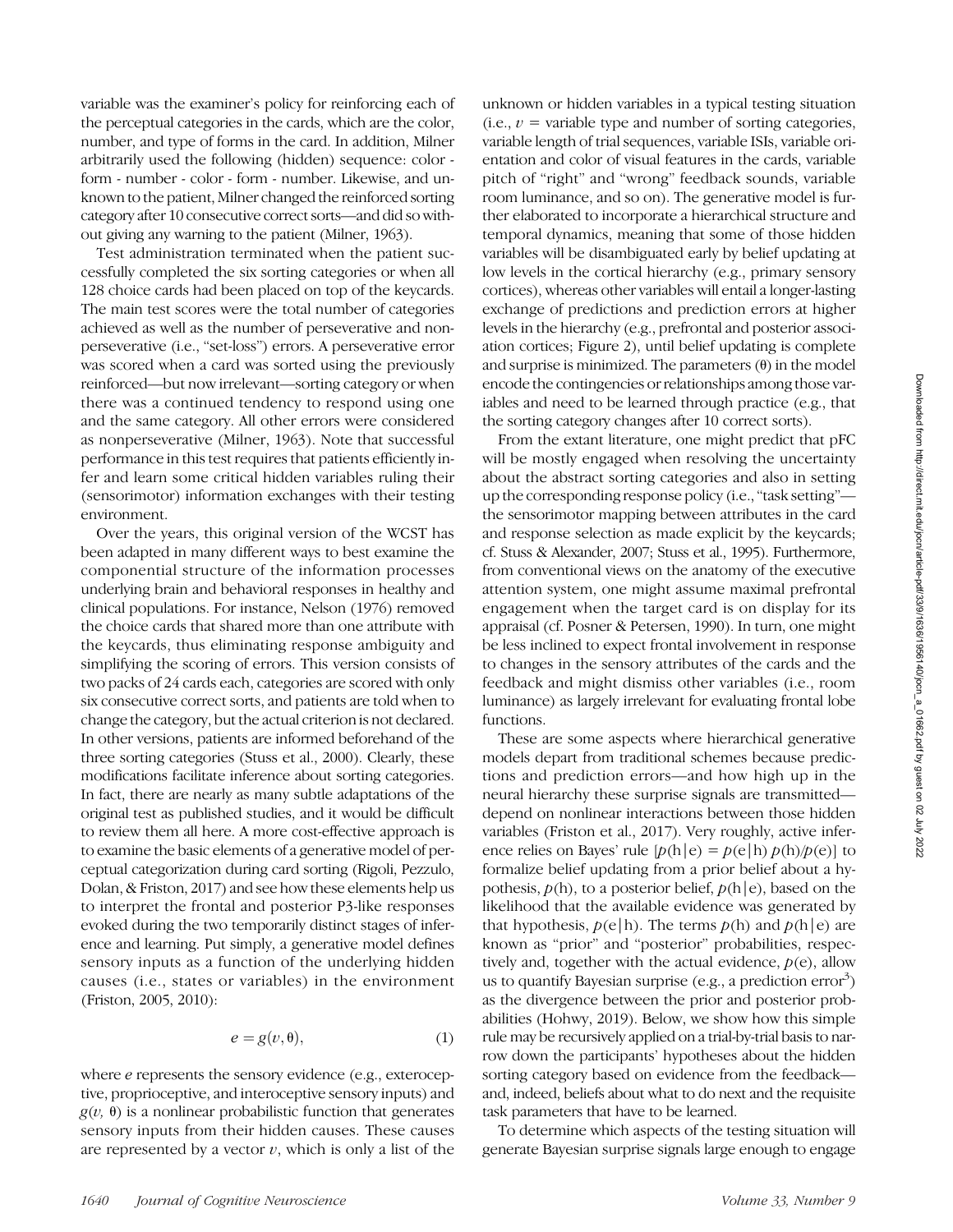pFC rests on computing the Kullback–Leibler divergence between prior and posterior distributions (Itti & Baldi, 2009). This can be approximated by computing the mutual information between hidden variables and observed sensory outcomes, that is, the information gained about unobservable hidden states from observable outcomes (Barceló & Cooper, 2018a; Friston et al., 2017; Figure 2). These estimations of the informativeness of task events are far more fine-tuned than traditional stimulus taxonomies in terms of targets, distracters, feedback cues, and so on. However, to date, very few studies have attempted to quantify the information gain of task events during card sorting (cf. Kopp & Lange, 2013; Nyhus & Barceló, 2009). As an alternative, below we present some intuitive examples to illustrate under which testing conditions Bayesian surprise signals (i.e., precision-weighted prediction errors) can be large enough to engage pFC as opposed to posterior multimodal association cortices during the inference and learning of the sorting categories. For an accurate recording of behavioral and cortical responses, we will assume the examiner employs a computerized version of the WCST for testing the participant (see Figure 1).

#### Inference About the Sorting Category

To infer the sorting category, the participant needs to find out about the response policy (course of action) being rewarded by the examiner. For this, the participant needs to resolve his or her uncertainty about the current context (i.e., the "hidden" correct sorting category) to know what to do next, and his or her actions should therefore fulfill exploratory or epistemic imperatives (Friston et al., 2017). The P3a and P3b responses associated with this type of belief updating index rapid evidence accumulation over a scale of milliseconds (Friston, 2005) and engage prefrontal and posterior multimodal association cortices (Barceló et al., 2002; Stuss & Picton, 1978), as part of a more widely distributed neural network (Parr et al., 2019; Friston et al., 2017). Now, let us examine an example of how this inferential process entails the planning of a sequence of perception–action cycles over several card sorting trials.

To start with, the participant needs to rely on his or her prior knowledge on how to sort things, including cards, together with the scarce instructions from the examiner that there is some "correct" way of sorting the cards. Then, he or she makes a first educated guess (based on prior beliefs about the nature of these kinds of tasks) for "number" and matches the first choice card with the first keycard by pressing Button 1 on the keypad. For this, the participant has visually scanned the scene, sampling the evidence, and has correctly categorized three perceptual dimensions in the card. This also allows him or her to estimate a prior probability  $p(h) = 1/3$  for number. She also knows that the probability of a positive feedback is  $p(e)$  = 1/2, although the likelihood of this first hypothesis fitting the evidence from feedback,  $p(e|h)$ , is rather low. In any case, he or she must wait to hear the informative first

negative feedback to update his or her belief and discard (inhibit) "number" as a hypothesis. In doing so, his or her brain computes a posterior probability,  $p(h|e)$ , in response to ascending prediction errors sufficiently precise to engage pFC (Barceló et al., 2002; Stuss & Picton, 1978; see Figure 3, left). Now, the posterior of this first card sort becomes the prior for the next trial, and the perception– action cycle starts again.

In fact, the participant decides to bet for"form" just after hearing the first negative feedback and before the second card is on display. Hence, he or she quickly presses Button 3 for form when she sees the second card. This action is like a hypothesis-testing experiment (Parr, Rees, & Friston, 2018; Friston, Adams, Perrinet, & Breakspear, 2012), but it does not disambiguate the correct sorting category yet. Instead, it generates another very informative outcome: a second negative feedback, which also sends off ascending prediction errors to pFC to update posterior beliefs (Figure 4). By now, an attentive and efficient participant, who has kept track of all previous sensorimotor contingencies, will be fairly certain that there is only one remaining category to choose from. Thus, when the third card is displayed, the participant sorts it by color on the fourth pile. Again, this new action does not resolve his or her



Figure 3. Cortical responses to feedback cues and WCST target cards. Grand-averaged ERPs time-locked to feedback cues (shaded rectangle) and target cards (wide arrow) are displayed for first negative feedback (NFb) trials and last positive feedback (PFb) trials in a card sorting series, at midfrontal (Fz) and midparietal (Pz) regions. Voltages are in microvolts (μV). Scalp potential maps are shown for mean P3a and P3b responses to first NFb cues and for mean target P3b responses to the last correct target card in the series. The color scale is in normalized units. Early NFb trials foster perceptual inference, whereas late PFb trials foster context learning. Adapted with permission from Barceló et al. (2002).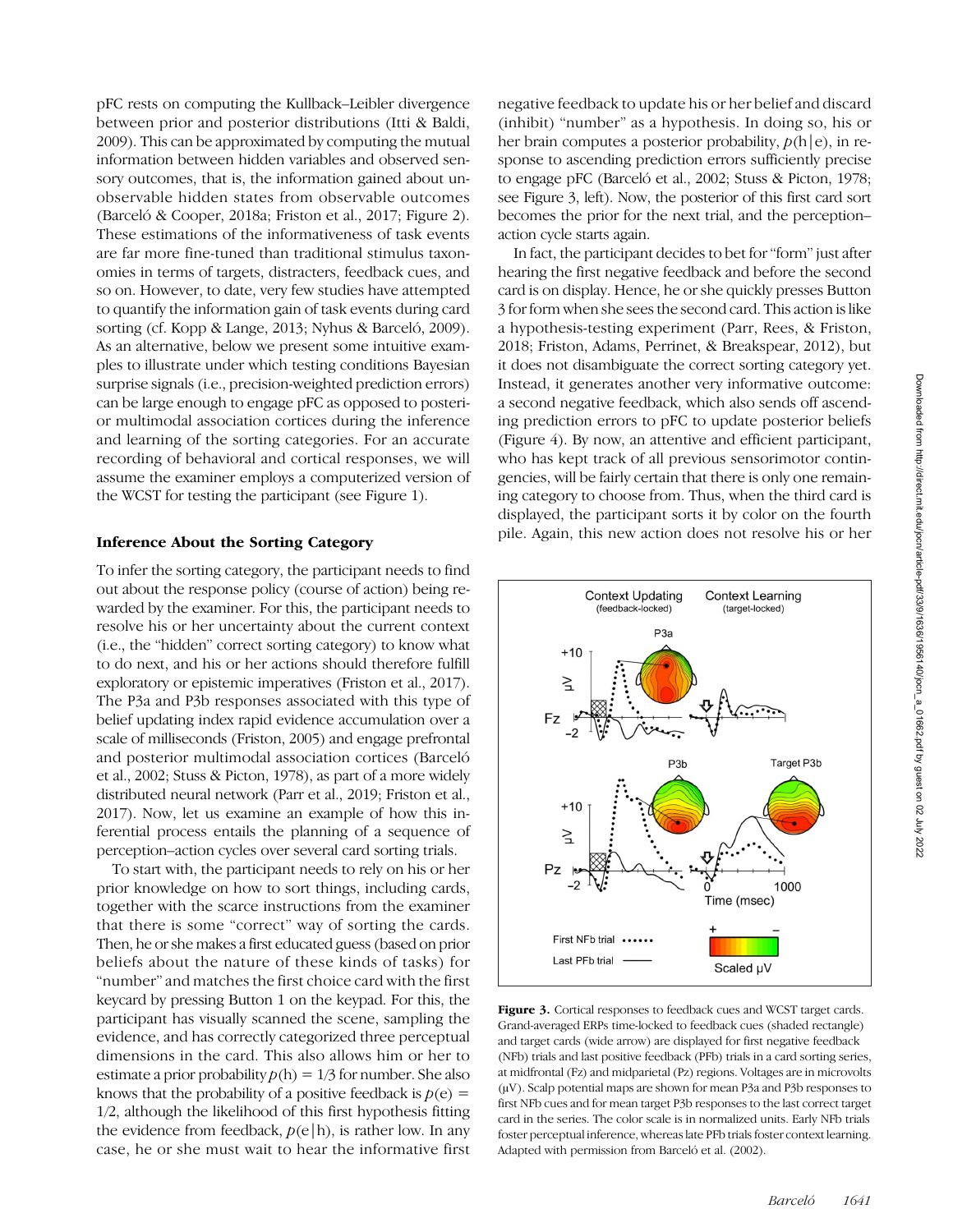

Figure 4. Cortical and behavioral responses to negative and positive feedback trials in a card sorting series. (A) Group-averaged mean  $\pm$  SEM amplitudes of feedback-locked P3a and P3b as well as target-locked P3b responses plotted across negative feedback (shift) and positive feedback (stay) trials. Mean P3a and P3b amplitudes were measured from midfrontal (Fz) and midparietal (Pz) scalp regions, respectively. (B) Mean  $\pm$  SEM RTs from efficiently completed WCST series without errors (solid squares) and mean  $\pm$  SEM number of set-loss errors from failed series (bars) are shown during the inference and learning of the sorting category. Adapted with permission from Barceló et al. (2002).

residual uncertainty. Only the ensuing first positive feedback confirms the participant's prediction, although this is still likely to generate ascending surprise signals large enough to reach pFC (Li, Wang, Du, & Cao, 2018; Kopp & Lange, 2013; Barceló et al., 2002). It is normally the second positive feedback that fully matches the participant's predictions about the hidden sorting category, thus terminating perceptual inference. This moment is marked by the phenomenon of repetition suppression<sup>4</sup> of frontal P3a responses to the second and subsequent positive feedbacks in the card sorting series (Figure 4). This is reminiscent of the extinction of cortical orienting responses (Sokolov, 1963), and it ensues from the suppression of prediction errors about the newly disclosed perceptual category by top–down predictions from higher cortical regions (Friston, 2005). Note that this "planning as active inference" fits well with the role of pFC in the manipulation and input gating (i.e., updating) of information in working memory (Badre & Nee, 2018; Fuster, 2013). Note also the correspondence between this stage of inference and frontal lobe processes such as "energization" and "task setting" (Shallice, Stuss, Picton, Alexander, & Gillingham, 2008; Stuss & Alexander, 2007).

For subsequent cycles of perceptual inference, the first negative feedback will normally evoke larger surprise signals than the second negative and subsequent feedbacks (Barceló et al., 2002). This gradual reduction depends not only on progressive belief updating, and hence a lesser magnitude of prediction errors for these conditions, but also on interactions with other hidden variables. For instance, whereas the first negative feedback is unpredictable (i.e., the participant does not know the length of trial series yet), the temporal onset of the next feedback can be easily predicted after the first card sort. Furthermore, a first positive feedback can trigger prediction errors of similar or even larger magnitude than a second negative feedback. This happens when the participant tests the correct category after the first negative feedback and because of an interaction with a sensory change in the feedback cue from negative to positive (Lange, Seer, & Kopp, 2017; Kopp & Lange, 2013; Periáñez & Barceló, 2009; Barceló et al., 2002). Crucially, the engagement of pFC does not depend on the type of feedback as delivered by the examiner but on the magnitude (precision) of prediction errors during perceptual inference. In other words, it is not the sensory evidence per se that determines belief updating—it is the degree to which that evidence calls for a revision of posterior beliefs (that are quintessentially time and context dependent).

This scheme suggests that feedback stimuli are very informative predictive cues that resolve the uncertainty about ongoing predictions—and guide the planning of subsequent actions toward the inference of the hidden sorting category (Botvinick & Toussaint, 2012). In contrast, the target cards are merely the workbench, where those hypotheses are tested through action (Friston et al., 2017), and they are comparatively less salient and informative than feedback cues for inferring the sorting category (Barceló & Cooper, 2018a, 2018b). Note that, in this scheme, proprioceptive inputs from actions need to be integrated with exteroceptive (i.e., visual, auditory) inputs from the cards and feedback cues, as they all inform the inference of the same hidden variable. Frontoparietal multimodal association cortices are candidate structures for this multisensory integration (Andersen & Cui, 2009), as they generate top–down predictions in the form of corollary discharges to suppress exteroceptive and proprioceptive prediction errors (Fuster, 2013; Friston, Shiner, et al., 2012; Teuber, 1964/2009). In summary, there is a direct correspondence between this recursive belief updating process—to infer the sorting category—and planning as active inference, whereby an agent plans a desired future state of affairs as the joint probability over the available perceptual categories, her goal-directed actions, and the looked-after reward from the examiner (Rigoli et al., 2017; Botvinick & Toussaint, 2012).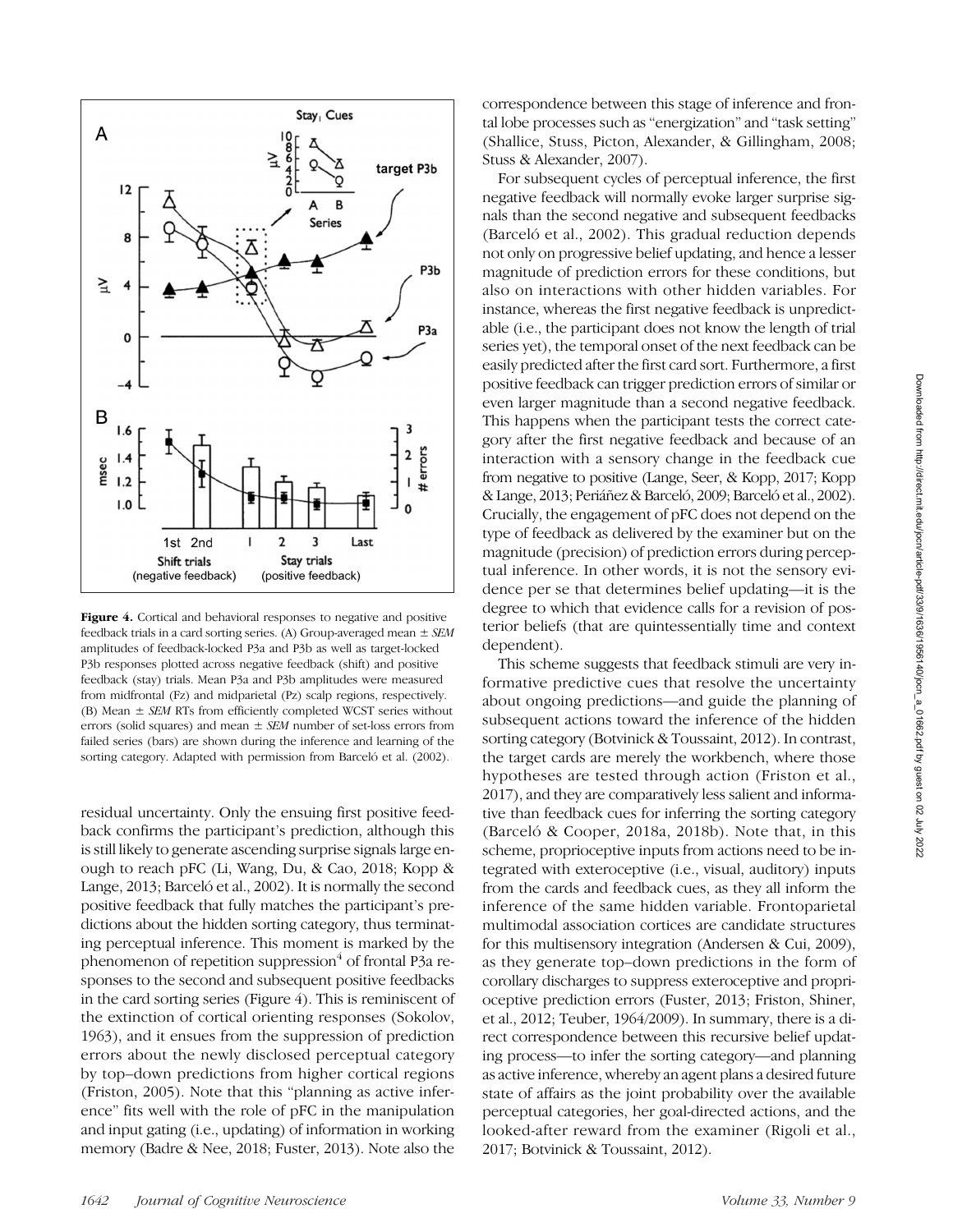# Learning of the Sorting Category

Context learning (i.e., the learning of the sorting category) proceeds after inference is completed by high-level belief updating and once the participant is confident about the course of action being rewarded by the examiner. Now, the participant still needs to resolve the uncertainty about the parameters in the generative model. These are the values of hidden quantities that do not change over time, such as the stimulus–response mappings, the length of trial sequences, the ISIs, and so on. This type of uncertainty reduction resolves the participant's ignorance about the probabilistic structure of the task and enables his or her actions to fulfill an exploitative or pragmatic function (Friston et al., 2017). In one sense, resolving ignorance about quantities that change slowly calls on the same principles as resolving uncertainty about quantities that change quickly. In what follows, we will explore the notion that resolving uncertainty about model parameters necessarily renders inferences about hidden perceptual categories progressively more precise—and therefore more evident in belief updating—and electrophysiologically (K. Friston, personal communication, 2020).

The parietal P3b responses associated with this type of long-term belief updating reflect evidence accumulation evolving over slower time scales of seconds or longer (Friston, 2005) and engage posterior multimodal association cortices (Barceló et al., 2002; Figure 3, right), as part of a widely distributed neural network (Parr et al., 2019; Friston et al., 2017). Critically, the same imperative of minimizing surprise also applies to this second stage of learning. Let us examine how this type of uncertainty resolution entails the accumulation of evidence through recursive perception–action cycles over several trials under the same sorting category.

Once the participant has inferred the first sorting category, this variable is parameterized with a fixed value (e.g., the stimulus–response mapping for"color"), thus providing a stable context for fulfilling the goal rewarded by the examiner. With each new card sort under the correct sorting category, the visual scanning of the scene becomes more and more efficient as the participant learns the spatial arrangement of the keycards. This learning speeds up button presses and improves behavioral efficiency as the participant practices the corresponding stimulus–response mappings (Barceló et al., 2002; Barceló, Muñoz-Céspedes, Pozo, & Rubia, 2000; Figure 4A and B) and also gradually learns the parameters of his or her generative model (e.g., length of trial sequences, ISIs, visual attributes in the cards). Note that residual uncertainty about all these task parameters does not prevent the participant from securing the rewarded behavioral goal by repeating the same response policy. Importantly, now the participant's actions simply confirm predictions about the ongoing sorting category, which results in repetition suppression of P3a and P3b responses to the positive feedback and in repetition enhancement of P3b responses to the target

cards (Figure 4A and B). Whereas the former phenomenon reflects suppression of prediction errors to the positive feedback, the enhancement of target P3b responses reflects a gradual increase in the precision of predictions at higher levels in the cortical hierarchy, as more and more evidence about task parameters is accumulated within a card sorting series and in successive series (Auksztulewicz & Friston, 2016).

Thus, an efficient participant will become gradually more confident about the task parameters as he or she successfully infers and learns more sorting categories. Task parameters are encoded at different levels in the neural hierarchy in the form of probability distributions represented by their mean and precision (the inverse of variance). The higher the precision, the narrower the distribution is around the mean (Hohwy, 2019; Friston et al., 2017). This may eventually lead the participant to become quite confident that, for example, there are only three sorting categories to choose from, that the category will change every 10 correct sorts, that there is a constant delay between the feedback and the card, and so on. In other words, the precision of posterior expectations about many hidden variables will gradually increase over the course of testing (Auksztulewicz & Friston, 2016). Despite this, the participant cannot predict which of the many target cards will follow the feedback, nor which button press will have to be selected to close the perception–action cycle under the current sorting category. Hence, top–down predictions cannot suppress prediction errors to the onset of target cards, which is why these evoke target P3b responses over posterior association cortices. Crucially, this explains why these target P3b responses never "habituate" (Donchin, 1981), and instead show repetition enhancement, indexing a gradual increase in the precision of predictions about many task parameters being learned along the card sorting series (Auksztulewicz & Friston, 2016; Figures 4 and 5).

Note that this stage of context learning may proceed with less belief updating in frontal cortices during the maintenance of information in working memory. This is consistent with evidence that target P3b responses are largely preserved after prefrontal damage (Barceló & Knight, 2007a; Knight, 1997), given that output gating of information from working memory relies more on posterior association cortices and related subcortical structures (Badre & Nee, 2018; Stuss & Alexander, 2000). Note also the correspondence of this second stage of learning with processes such as "monitoring" (Shallice et al., 2008; Stuss & Alexander, 2007; Stuss et al., 1995).

#### Dynamic Balance between Inference and Learning

From the foregoing description, one might be tempted to associate the first stage of inference to the negative feedback early in the card sorting series and the second stage of learning to the target cards later on in the series (Figures 3 and 4). However, this is another aspect where active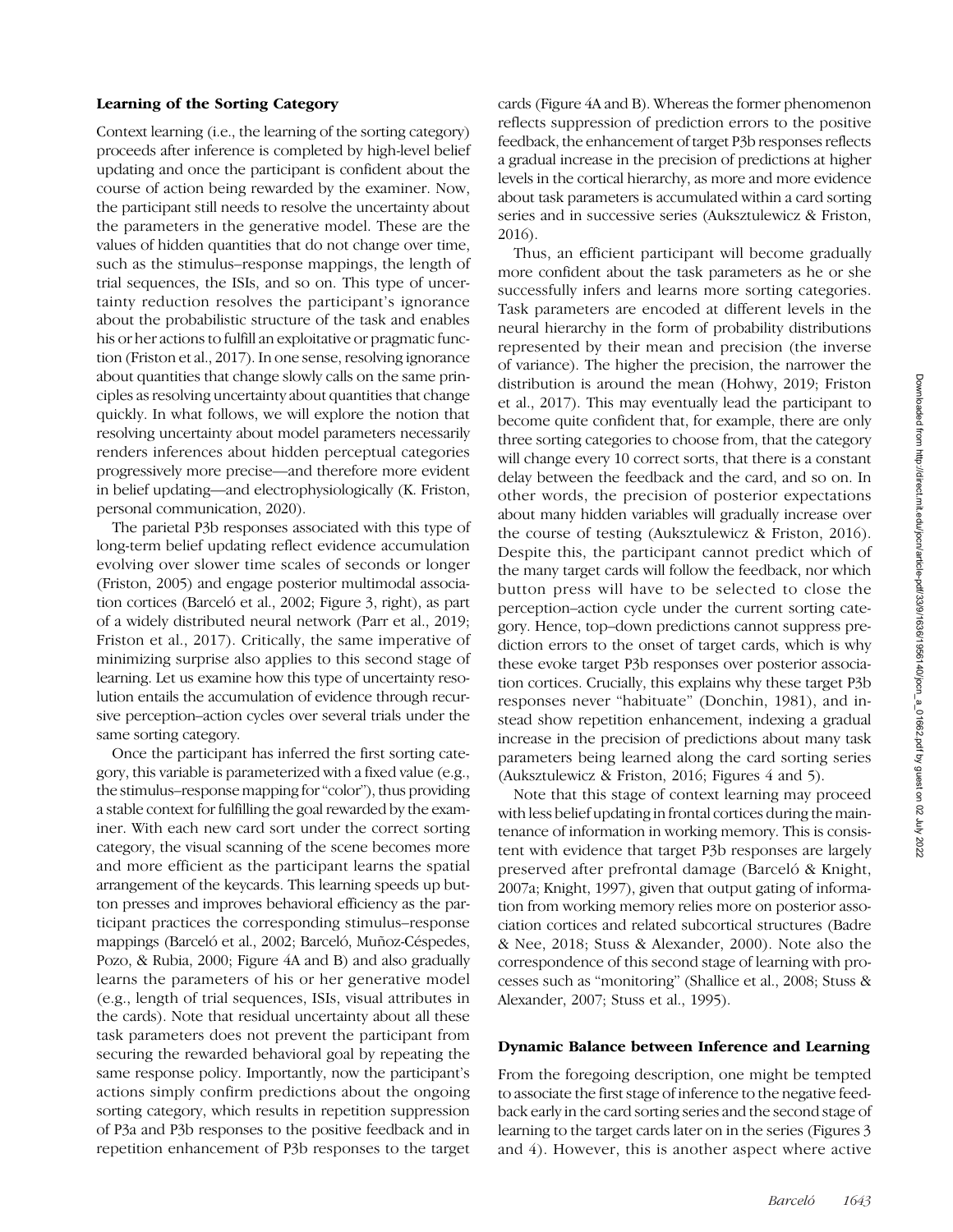

Figure 5. Voltage maps of mean target P3b amplitudes during the inference and learning of perceptual categories. Arrowheads mark target trials preceded by a negative feedback (i.e., update trials). (A) Series with only one negative feedback trial. (B) Series with two negative feedback trials (postupdate trials not shown). Card sorting series (A) and (B) evoked similar repetition enhancement of target P3b responses after the first positive feedback. Note the large belief update after the first positive feedback in the third trial of series (A) indexing the correct inference of the sorting category. Adapted with permission from Barceló et al. (2000).

inference departs from conventional theories of frontal lobe function. Crucially, in active inference, the dynamic balance between inference (information exploration) and learning (information exploitation) does not depend solely on the type of stimulus or task condition as defined by the examiner (cf. Posner & Petersen, 1990). Instead, this balance depends on the magnitude of the ascending surprise signals that will ultimately result in either high- or low-level belief updating—engaging either pFC or posterior multimodal association cortices, respectively (Maisto, Friston, & Pezzulo, 2019).

In other words, whether or not an agent's generative model will undergo high-level belief updating at pFC does not depend solely on the type of stimulus that generated the sensory inputs, such as a target card, a distracter stimulus, a positive or negative feedback, and so on. As will be shown below, any of these stimuli can potentially generate both anterior P3a and posterior P3b responses, indexing the inference and learning of perceptual categories, respectively. Hence, the critical question is what is the threshold magnitude of surprise signals above which they will engage pFC? In active inference, the magnitude of those prediction errors, and how high up in the neural hierarchy they penetrate, hinges upon dynamic trial-by-trial updates in the participant's generative model (Figures 4 and 5).

These belief updates do not depend solely on the sensory evidence, like the mean stimulus probability (Duncan-Johnson & Donchin, 1977), but they are a function of the likelihood of sensory outcomes given their expected hidden causes and the prior probability of those causes (Friston et al., 2017). Furthermore, the dynamic balance between inference and learning also depends on the interactions between concurrent hidden variables during WCST performance, such as the number of sorting categories, the length of the card sorting series, ISIs, and so on. All of these factors determine the precision of posterior beliefs. For

example, a precise belief that the sorting rule changes on every 10th trial is very different from an imprecise belief that the rule might change at some point in the future. How these factors determine the precision of ascending surprise signals and whether there may be an information threshold above which these signals may potentially engage pFC will be addressed next.

# COGNITIVE FLEXIBILITY IN ACTIVE INFERENCE

The WCST has long been considered as a gold standard for the assessment of cognitive flexibility (Diamond, 2013; Miller & Cohen, 2001), which may be compromised mostly in two ways: one, when repeating a sorting category after negative feedback, which is scored as a perseverative error, and second, when switching the sorting category after a positive feedback, which is scored as a set-loss error. In her seminal study, Milner (1963) concluded that patients with frontal lesions were more prone to perseverative errors than patients with nonfrontal lesions. Although the "specificity" of WCST error scores as markers of frontal lobe function has been questioned on several grounds (Nyhus & Barceló, 2009; Barceló & Knight, 2002), their "sensitivity" to frontal damage has also been confirmed many times over the years (Glascher, Adolphs, & Tranel, 2019; Demakis, 2003; Stuss et al., 2000), thus lending support to Milner's seminal findings. Many metabolic brain imaging studies have examined the neural correlates of cognitive flexibility using WCST analogues (Wang, Cao, Cai, Gao, & Li, 2015; Buchsbaum, Greer, Chang, & Berman, 2005; Konishi et al., 1998). Notably, lesion and brain imaging studies do not inform about the fast neural dynamics of inference and learning of perceptual categories, nor about their subtle trade-off during WCST performance. Here, we contend that knowledge about the fast dynamics of inference and learning of the sorting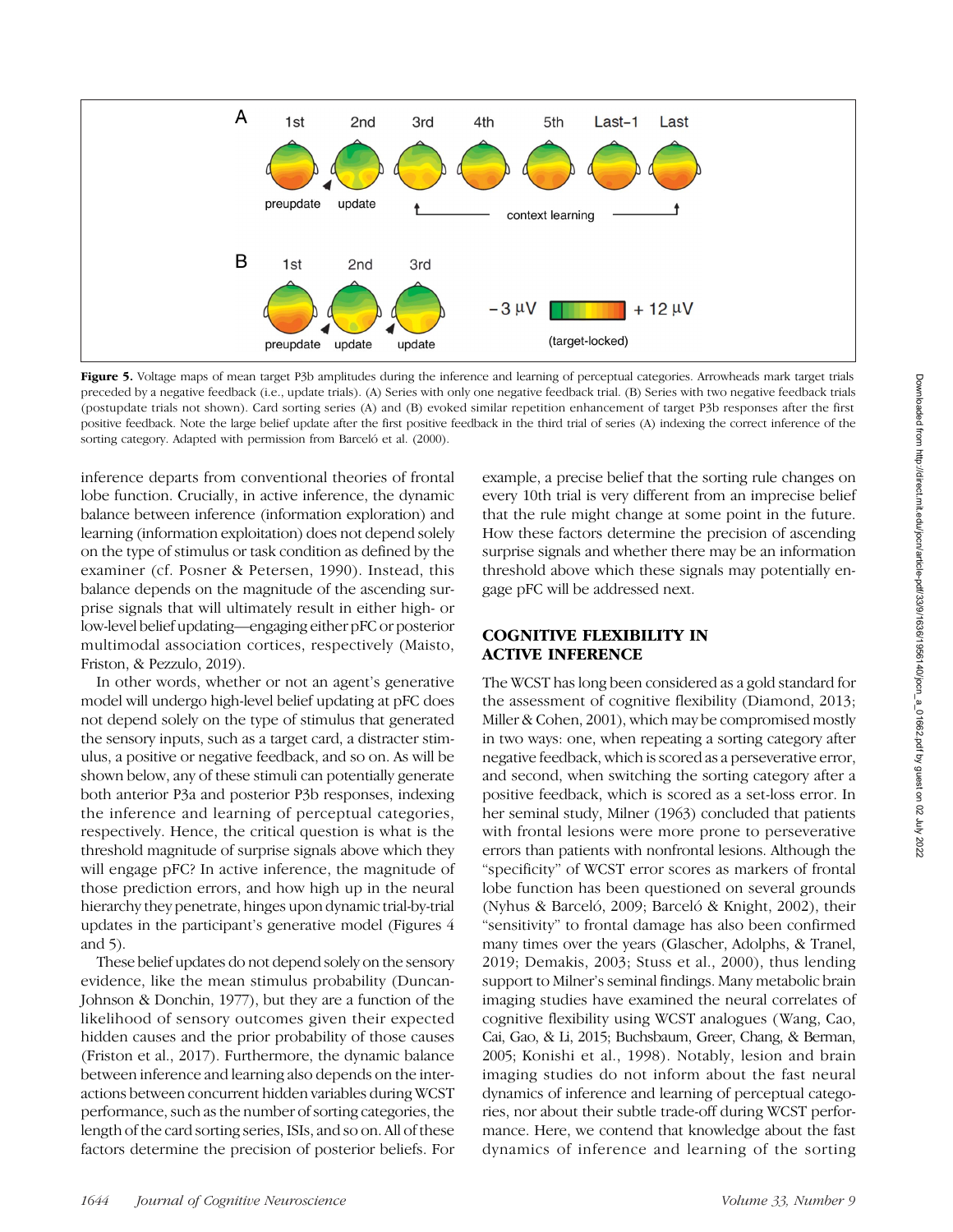categories can improve our understanding of specific disruptions in information processes underlying the commission of WCST errors (Lange, Seer, & Kopp, 2017; Lange, Seer, Muller-Vahl, & Kopp, 2017; Kopp & Lange, 2013; Barceló, 1999).

In the literature on executive functions, the stages of inference and learning of perceptual categories can be broadly assimilated within the cognitive processes of taskset switching and task-set maintenance, respectively (Glascher et al., 2019; Gajewski, Ferdinand, Kray, & Falkenstein, 2018; Diamond, 2013; Shallice et al., 2008; Barceló, 2003). From traditional views, the information processing demands in a cognitive task are typically linked to nominal stimulus taxonomies as defined by the testing conditions and experimental procedures (i.e., a target card, a distracter, a negative feedback, switch and repeat cues). For instance, a larger frontal engagement for processing target stimuli is generally assumed (Posner & Petersen, 1990). In turn, the participant's motor responses and the ensuing feedback signals are often considered as the end product of earlier stimulus-feature competition and intermediate cognitive operations (Barceló & Cooper, 2018b). In sharp contrast, in active inference, proprioceptive inputs from actions are an integral part in the recursive exchanges of information to disambiguate the hidden causes of sensations (see Figure 2). Hence, in active inference, cognitive flexibility depends on a dynamic balance between inference and learning (Maisto et al., 2019). Let us now consider some intuitive examples to illustrate how the brain can rapidly alternate between context learning and perceptual inference, even midtrial, in the relatively well-structured conditions of WCST performance.

Whereas perceptual inference can be mainly linked to the negative feedback, a positive feedback can also trigger large prediction errors that elicit frontal P3a responses, especially when there is residual uncertainty about the hidden category (Kopp & Lange, 2013; Cunillera et al., 2012). Likewise, in a volatile context with frequently changing sorting categories, target cards may also elicit an anterior P3a indexing perceptual inference (Kopp, Lange, Howe, & Wessel, 2014; Adrover-Roig & Barceló, 2010; Barceló, Sanz, Molina, & Rubia, 1997). This can be best seen in the first target after a predictive cue (Brydges & Barceló, 2018; Barceló et al., 2006), or with WCST analogues that employ more than three sorting categories and short trial sequences, which forces the participant to adopt an epistemic response policy that prevails over context learning (Kopp et al., 2014; Stuss & Picton, 1978). Such an epistemic policy can be fostered with WCST versions that use ambiguous choice cards that share more than one stimulus dimension with the keycards (Stuss et al., 2000; Milner, 1963). This is because ambiguous choice cards reduce the efficacy of the participant's actions to infer the correct sorting category (Figure 1A).

Moreover, nonlinear interactions between hidden variables, such as the number of sorting categories and correct trial length, may explain some adjustments in the timing of

perceptual inference. For instance, if midway through the testing session the participant learns and becomes confident (i.e., forms precise posterior beliefs) about the constant length of trial sequences, then eventually he or she may correctly anticipate an upcoming change in category. In this case, high-level belief updating will be endogenously generated after the last correct card sort (Barceló et al., 2000). An extreme example is when a mischievous participant decides to sort the cards in the pile that matches none of the perceptual categories (Barceló et al., 2000). Here, one would not expect to see a frontal P3a to the continual negative feedbacks, because they are perfectly predicted by the participant. In turn, target cards will continue to elicit parietal P3b responses, as their contents cannot be predicted by the participant. In fact, always sorting on the nonmatching pile provides a stable context for learning under the same response policy, although the examiner might find the participant's strategy highly surprising. This speaks to the importance of the participant's generative model to estimate trial-by-trial changes in the "subjective surprise" associated with a sensory outcome given its hidden causes (cf. Friston et al., 2017; Itti & Baldi, 2009; Duncan-Johnson & Donchin, 1977). These examples illustrate that the dynamic balance between inference and learning depends on the precision of prediction errors. This can vary from trial to trial as a function of the participant's prior beliefs, the sensorimotor contingencies between task events, and the interactions between concurrent hidden variables.

In healthy participants, cognitive flexibility hinges on an adaptive and context-sensitive balance between perceptual inference and context learning or between the exploration of novel information versus the exploitation of familiar information (Ebitz, Sleezer, Jedema, Bradberry, & Hayden, 2019). Next, we use some more examples to show how a well-practiced participant, who has been efficiently sorting cards for a while, will quickly revert his or her pragmatic policy into an epistemic policy in the face of novel, unexpected, or surprising information. For instance, if unknown to the participant the examiner slips a gray card among the regular color cards, or suddenly rings a bell, these events will trigger perceptual inference and the accompanying frontal P3a responses—indexing large ascending surprise signals, very much like those elicited by the negative feedback (Wessel & Aron, 2017; Barceló et al., 2006).

The participant might even stop sorting and turn toward the examiner asking for help on how to sort gray cards (Wessel et al., 2016). Similar P3a responses are elicited if the keyboard button gets stuck and does not lead to the expected outcome and the closure of the perception– action cycle. Furthermore, a very gradual change in room luminance may go unnoticed, but if the room lights are suddenly switched off, again the participant will likely stop sorting and turn her head around looking to disambiguate the hidden cause of sudden darkness. All these are common examples of epistemic affordances that elicit orienting responses to salient sensory cues (Sokolov, 1963). In other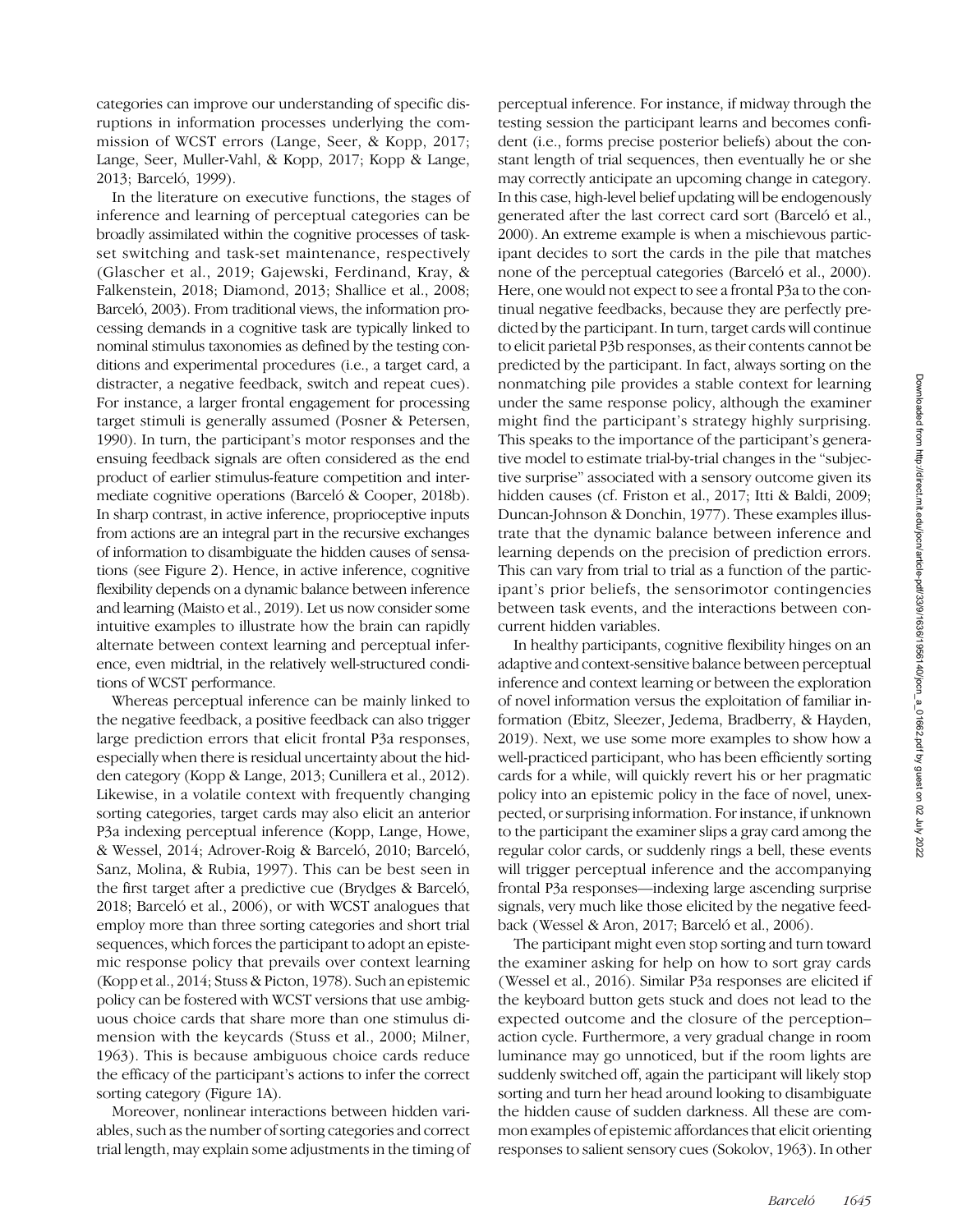words, the very small likelihood of any such unexpected sensory outcomes, under the current hypothesis, generates precise prediction errors that engage pFC (Barceló & Knight, 2007a; Friedman, Cycowicz, & Gaeta, 2001). Ignoring such surprising changes in the environment, and to perseverate sorting the cards, could be considered as a clear sign of cognitive inflexibility.<sup>5</sup> In other words, perceptual inference of unexpected and highly informative distracters introduces a change in context that interrupts ongoing behavior and leads to a reevaluation of current goals and goal-directed action selection (Maisto et al., 2019; Rigoli et al., 2017).

Finally, active inference could potentially offer a parsimonious explanation for both perseverative and set-loss errors as lapses in control because of transient information overload, either during inference of the sorting category or during context learning, respectively (Dehais et al., 2019). A perseverative error could thus result from a highly precise prior belief that has accumulated over several trials under the previous sorting category (Friston et al., 2016). Conversely, a set-loss error could be because of the low precision of (or confidence in) posterior beliefs for the newly acquired sorting category in the face of distracting sensory inputs. From these premises, one would predict perseverative card sorts to evoke large posterior P3b responses typical of context learning and, conversely, card sorts with set-loss errors to evoke frontal P3a responses typical of perceptual inference. Indeed, this was the main pattern of results found when comparing P3-like responses to target WCST cards resulting in either type of error (Barceló, 1999). More recently, the amplitude of both P3a and P3b responses to negative feedback cues has been shown to be inversely correlated with the number of perseverative errors in patients with Parkinson disease (Lange, Seer, & Kopp, 2017; Lange et al., 2016). These findings are consistent with the implication of the domain-general frontoparietal control network in the regulation of both perseverative and set-loss errors (Dehais et al., 2019). In summary, perseverative and set-loss errors could be seen as transient information overloads in the participant's exchanges with his or her testing environment either during perceptual inference or during context learning, respectively (Ebitz et al., 2019; Friston et al., 2017).

# WHEN NEUROPSYCHOLOGY MEETS ELECTROPHYSIOLOGY

Neuropsychologists have traditionally relied on structural and functional brain imaging techniques to explore the neural substrates of cognition (Stuss & Alexander, 2007). In turn, electrophysiological techniques offer split-second temporal resolution into the fast neural dynamics of the inference and learning stages of perceptual categorization as well as sufficient topographical specificity to discern anterior P3a from posterior P3b responses (Knight, 1997). In a series of ERP studies, we used a computerized version of the WCST to examine the neural dynamics underlying the inference and learning of perceptual categories. One common theme in these studies was that negative and positive feedback stimuli were regarded as predictive cues that proactively prompted for a switch, or repetition, in the ongoing sorting category in anticipation of the next card sort (Garcia-Garcia, Barceló, Clemente, & Escera, 2011; Periáñez & Barceló, 2009; Barceló et al., 2002, 2006; Barceló, 2003). In one early study, Barceló et al. (2002) used the 24 choice cards that can be unambiguously matched with the four keycards based on only one perceptual dimension (cf. Nelson, 1976). These 24 choice cards were semirandomly arranged into 18 series, each ruled by a different sorting category. Each series contained between six and eight target cards so as to provide a stable context for learning and also to prevent the anticipation of the next series. A fixed cue-target interval of 1600 msec allowed sufficient preparation time—and minimized the effects of temporal uncertainty upon target detection. Target cards were displayed for 1500 msec, or until a response was issued, and intertrial intervals between button presses and the next feedback varied randomly between 1500 and 2000 msec (Barceló, 2003; Figure 1B).

With these task parameters, healthy participants can comfortably sort the cards with high accuracy rates. The correct sorting category was initially unknown to the participants and changed randomly from one series to the next, so participants were forced into a perceptual inference stage, and they had to rely on the negative and positive feedback to disambiguate the hidden sorting category. Our findings revealed two broad classes of P3-like responses (Figures 3 and 4): A frontal–central P3a and a posterior P3b that were time-locked to negative feedback stimuli early in the card sorting series, during perceptual inference, and showed rapid repetition suppression (Figure 3, left). Then, a posterior P3b time-locked to the target cards that showed repetition enhancement during context learning later on in the card sorting series, whenever the context remained stable for a sufficient number of trials (Figure 3, right). Despite major differences in testing materials and procedures, similar findings have been consistently reported by many authors using WCST analogues (Li et al., 2018; Lange, Seer, & Kopp, 2017; Lange, Seer, Muller-Vahl, et al., 2017; Lange et al., 2016; Vila-Ballo et al., 2015; Kopp et al., 2014; Kopp & Lange, 2013; Cunillera et al., 2012; Adrover-Roig & Barceló, 2010; Kopp, Tabeling, Moschner, & Wessel, 2006).

For some time, we thought that our treatment was an original and intuitive, if unconventional, way to interpret these two classes of P3-like responses to the feedback cues and target cards. In those days, the prevailing ideas about the type of P3-like responses elicited by task-relevant (target) and task-irrelevant (distracter) stimuli in cognitive tasks—together with mainstream ideas about the anatomical substrates of the anterior and posterior attention systems—clashed with the interpretation of our findings. In short, we were reporting a gradually enhanced parietal P3b upon detection of "relevant" target WCST cards, whose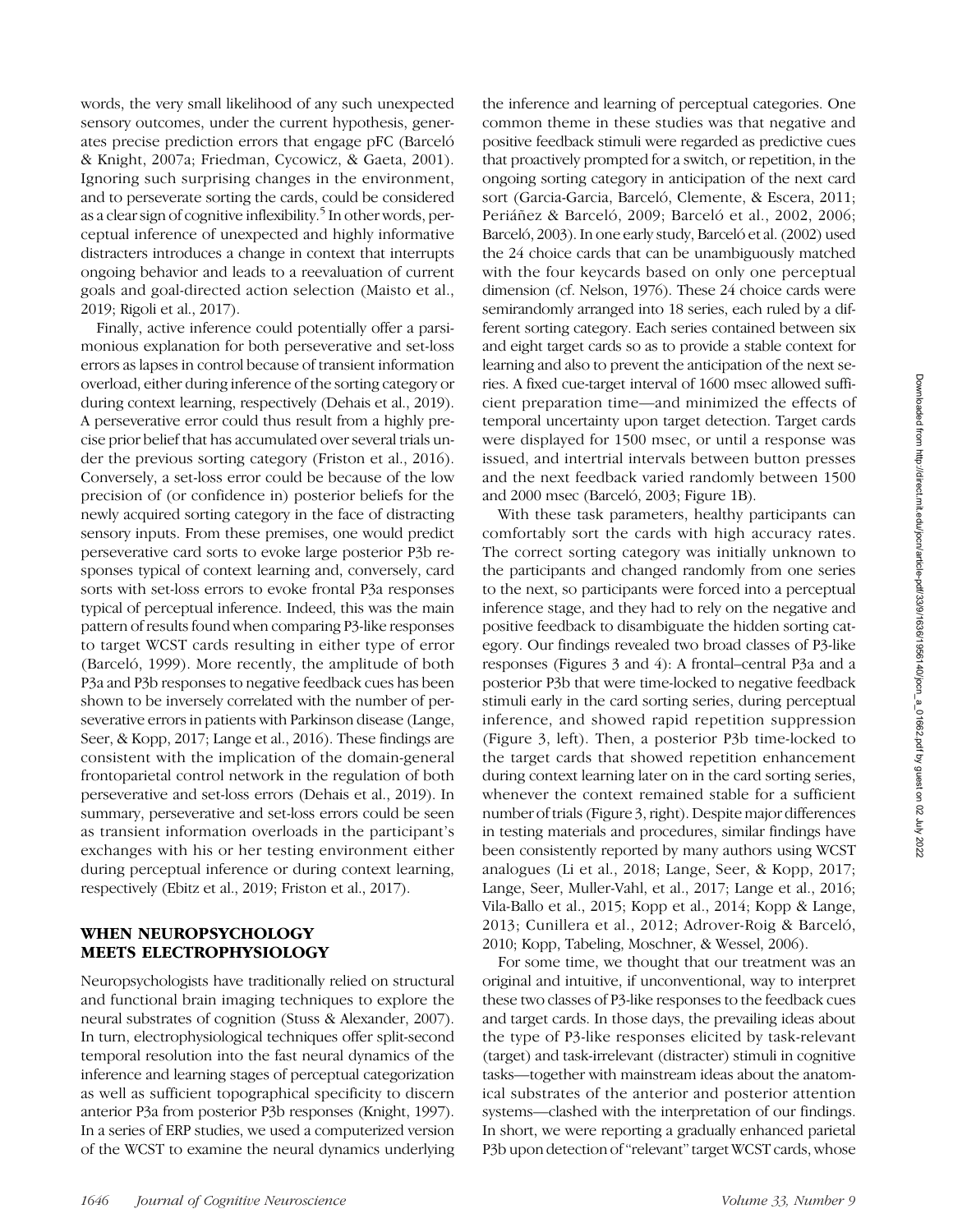processing was then assumed to be mediated by the anterior executive system (cf. Posner & Petersen, 1990). Moreover, our frontal–central P3a to ancillary negative feedback cues resembled novelty P3 potentials to taskirrelevant distracters in simple oddball tasks (Polich, 2007; Friedman et al., 2001). As the reader can imagine, it was not an easy enterprise to convince reviewers about the soundness of our evidence, in the face of prevailing hypotheses about frontal lobe function and the putative roles of these two classes of P3-like responses (Barceló et al., 2002; Donchin & Coles, 1988).

It was in this historical context when we were fortunate enough to meet Don Stuss for the first time: He had kindly accepted our invitation as a keynote speaker in a conference we organized in Mallorca in 2004. In his talk, entitled "Reflections on the Value of Frontal Lobe Tests: Suggestions for the Future," he offered an overview of his work on patients with brain lesions assessed with several traditional tests of frontal function (such as the WCST, Trail Making Test, Stroop, and verbal fluency tasks). In their well-known patient study on the WCST, Stuss and collaborators (2000) largely replicated and extended Milner's (1963) seminal findings: Apart from confirming the sensitivity of the WCST to left and right dorsolateral prefrontal lesions, they also reported that a group with lesions in superior medial frontal cortex was the most impaired on nearly every measure. In the ensuing discussion, although admitting that such a multifactorial test as the WCST is unlikely to be sensitive only to frontal lobe lesions, he advised the analysis of the component processes involved to understand why and how lesions in different brain regions could lead to different types of errors in this test. In his opinion, the WCST could still provide a reasonable index of frontal lobe functioning, if there was control of some of the nonfrontal processes involved in WCST performance (Stuss et al., 2000). When do these nonfrontal processes intervene and how they can be isolated from frontal processes remain pressing questions nowadays, and thus the contents of his talk are still very much up-to-date. In the poster session after the conference, Don showed a special interest in one of our ERP studies on the WCST. Initially, we thought the reason for his interest was that the study was coauthored by his friend and colleague Bob Knight (Stuss & Knight, 2013). Then, pointing to the figure with the P3-like responses elicited by the negative feedback (Figure 3, left), he asked this rather cryptic question with his warm and friendly smile:

"So why do you label those two peaks as P3a and P3b?"

This question revealed in Don a much deeper knowledge in cognitive electrophysiology than the typical neuropsychologist has, and that was how we found out about his earlier ERP study using an analogue of the WCST as part of his PhD thesis (Stuss & Picton, 1978). In this study, Don and Terence reported P3-like responses to negative feedback cues and target cards showing a similar timing, morphology, and scalp topography to those reported in our 2002 study. Although they labeled their feedback-locked

peaks as P3 and P4, respectively, we both agreed that these P3-like responses were related to the resolution of uncertainty about the choice of upcoming motor responses in the next card sort and that they indexed functionally different neural operations each (Barceló et al., 2002; Stuss & Picton, 1978). Likewise, we both agreed that the growing parietal target P3b to the cards indexed rehearsal and overlearning of the same sorting rule over several correct card sorts, although in their study, they did not find a significant enhancement in their target P3b amplitudes probably because of their short trial series (cf. Stuss & Picton, 1978). At the time, neither of us could call on active inference to help us interpret those two classes of P3-like responses. In addition, none of us had quantified the high- and low-level Bayesian surprise associated with our feedback cues and target cards (Barceló & Cooper, 2018b; cf. Figure 2), nor how this surprise changes dynamically on a trial-by-trial basis as a function of interactions between hidden variables such as the length of trial series or the transition probabilities between the sorting categories (Maheu, Dehaene, & Meyniel, 2019).

Looked at from the perspective of active inference, these two ERP studies on the WCST offer some valuable insights into prefrontal executive functions. First, there is instant neural activation across a widely distributed frontotemporo-parietal cortical network in response to the feedback cues, with a lesser frontal involvement in response to the ensuing target cards. Second, the feedback-locked P3a and P3b responses seem to index two distinct predictive processing operations in preparation for the next card sort, given their distinct timing, scalp topographies, and response to task variables. The candidate operations are (a) the inference of (or resolution of uncertainty about) the hidden sorting category and (b) the updating of stimulus–response mappings in preparation for the next card sort, respectively (cf. Barceló et al., 2002; Stuss & Picton, 1978). In particular, the frontal P3a could be seen as an index of high-level surprise minimization during perceptual categorization (cf. Rigoli et al., 2017). This agrees with views of P3a as a cortical orienting response to novel percepts (Polich, 2007; Sokolov, 1963). Third, the parietal P3b to the target cards seems to index low-level surprise minimization over posterior association cortices (as participants cannot predict the contents of the card), and it shows repetition enhancement as the participant learns the task context over several trials (Figure 5). Finally, these P3-like responses could be regarded as domain-general signatures of perceptual inference and learning in many cognitive tasks (Friston, 2005).

In the following sections, we will answer Don's question in the light of evidence supporting a functional and anatomical dissociation between the stages of perceptual inference and context learning during card sorting. Most studies used analogues of the WCST, or related taskswitching paradigms (Kopp & Lange, 2013; Kopp et al., 2006), and they normally measured P3-like responses to both feedback cues and target cards. As shown below,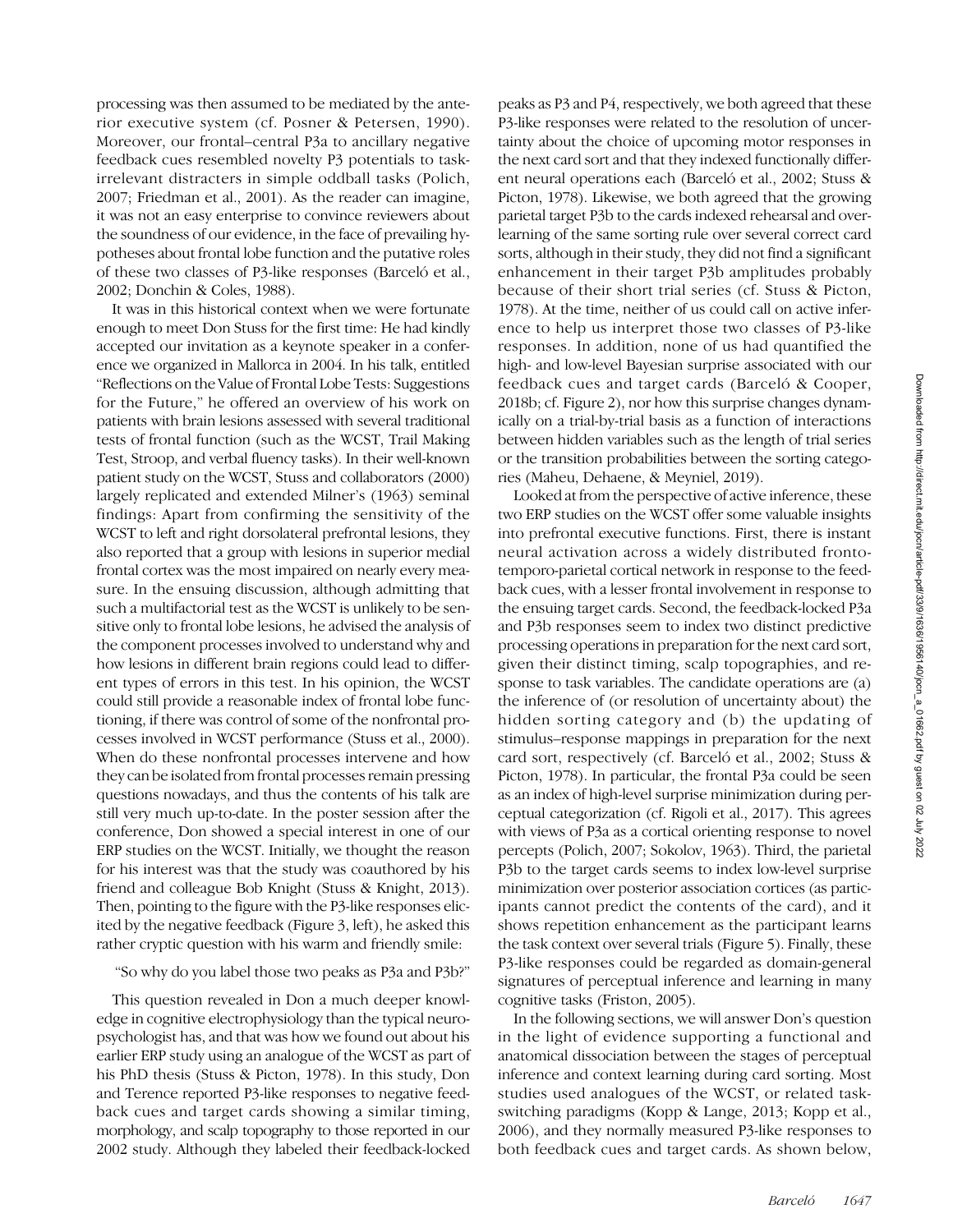the active inference framework offers a radically different, although much more flexible, dynamic and richer account of P3a and P3b responses than conventional views in terms of task-irrelevant ("ignore") and task-relevant ("attend") stimulus conditions (Donchin & Coles, 1988).

# FAST NEURAL DYNAMICS OF INFERENCE AND LEARNING OF THE SORTING CATEGORIES

From conventional views on the anatomy of executive attention (Posner & Petersen, 1990), we initially searched for an ERP correlate of frontal function in response to the target cards (Barceló et al., 1997, 2000; Barceló, 1999; Barceló & Rubia, 1998). These studies followed prior work by Mattes, Cohen, Berg, Canavan, and Hopmann (1991), who measured several slow cortical potentials, including P300, to WCST choice cards, keycards, and the feedback cues. They compared early and late correct trials in each card sorting series as well as early incorrect trials that lead to the inference of the category. Quite unexpectedly at the time, target P3b responses were neither sensitive to task conditions nor discriminated between healthy controls and schizophrenic patients. In contrast, negative and positive feedback cues early in the WCST series elicited large frontal P3a and parietal P3b responses that were much reduced in the patients. These effects were interpreted in terms of impaired context updating and "inability to use feedback information to modify subsequent behavior" (Mattes et al., 1991, p. 203). Thus, although these authors considered the feedback "at the end of the trial," they also assumed it could modify subsequent behavior. Importantly, their frontal–central P3a to the feedback was regarded as an index of context updating, despite prevailing views linking context updating to the "task-relevant" and parietally distributed target P3b (Donchin & Coles, 1988).

To further explore earlier findings of conspicuous parietal target P3b responses to the WCST cards (Barceló & Rubia, 1998; Barceló et al., 1997), the study of Barceló et al. (2000) compared early and late card sorts within the WCST series with two control conditions. They found that the gradual buildup in target P3b amplitude along the WCST series was related to the learning of the sorting category after its endogenous inference after negative feedback (see Figure 5). In turn, when the category was explicitly disclosed with the first card, or when participants always sorted cards on the nonmatching pile (thus generating continual but fully predictable negative feedbacks), both early and late target cards elicited a full-blown parietal P3b. These findings agree with the hypothesis that the repetition enhancement of target P3b reflects a gradual increase in the precision of endogenous predictions as the participant becomes gradually more confident about the ongoing sorting category and more evidence about task parameters is accumulated along the card sorting series (Auksztulewicz & Friston, 2016). Importantly, the repetition enhancement of target P3b may go easily

unnoticed when all target trials are averaged together (Mattes et al., 1991) or when the sorting category changes frequently, as a volatile context hampers learning (Lange, Seer, Muller-Vahl, et al., 2017; Kopp et al., 2014; Periáñez & Barceló, 2009; Stuss & Picton, 1978). Hence, the repetition enhancement of target P3b is best observed when ERP waveforms are obtained from long card sorting series without any errors (cf. Barceló et al., 2000; Figure 5).

The insensitivity of target P3b to cognitive variables triggering high-level belief updating, and even to prefrontal damage (Barceló & Knight, 2007a; Knight, 1997), eventually led most researchers to focus on the feedback-locked P3a and P3b responses (Li et al., 2018; Lange, Seer, & Kopp, 2017; Lange, Seer, Muller-Vahl, et al., 2017; Lange et al., 2016; Vila-Ballo et al., 2015; Kopp et al., 2006, 2014; Kopp & Lange, 2013; Cunillera et al., 2012; Garcia-Garcia et al., 2011; Periáñez & Barceló, 2009; Barceló, 2003; Stuss & Picton, 1978). In general, these studies are consistent with the hypothesis that P3a indexes the inference of the sorting category (i.e., high-level belief updating), whereas P3b indexes the updating of stimulus–response mappings in preparation for the next card sort. Note that there is a consistent delay between the peak latency of P3a (approximately 250–350 msec) and P3b (approximately  $400-800$  msec).<sup>6</sup> This speaks of two temporally distinct stages of perceptual inference and context learning, with inference preceding and being a prerequisite for learning (Barceló & Cooper, 2018b; Friston, 2005). Accordingly, frontal P3a responses would index surprise minimization over hidden perceptual categories (e.g., response policies), whereas parietal P3b responses would index surprise minimization over task parameters (e.g., stimulus– response mappings; Friston et al., 2017).

Source localization and magnetoencephalographic studies suggest that the early P3a aspect recruits activity from a distributed fronto-temporo-parietal network with key frontal nodes at the inferior frontal gyrus, middle frontal gyrus, anterior insula, and ACCs (Diaz-Blancat, Garcia-Prieto, Maestú, & Barceló, 2018; Bayless, Gaetz, Cheyne, & Taylor, 2006; Periáñez et al., 2004), as well as the hippocampus for retrieval of the new sorting category (Knight, 1996) and the BG for inhibition of the old response policy and the selection of a new one (Lange et al., 2016; Wessel et al., 2016). In turn, the later P3b aspect recruits activity from the TPJ, with key nodes at the supramarginal gyrus, superior temporal gyrus, inferior parietal lobe, and precuneus (Diaz-Blancat et al., 2018; Bayless et al., 2006; Periáñez et al., 2004). These structures map well onto the functional anatomy of active inference (Friston et al., 2017) and are broadly consistent with metabolic brain imaging studies of the WCST (Buchsbaum et al., 2005; Monchi, Petrides, Petre, Worsley, & Dagher, 2001; Konishi et al., 1998). In summary, the evidence supports the implication of a domain-general frontoparietal network in the elicitation of feedback-locked P3a and P3b responses during perceptual inference, compatible with that engaged by surprising distracters in simpler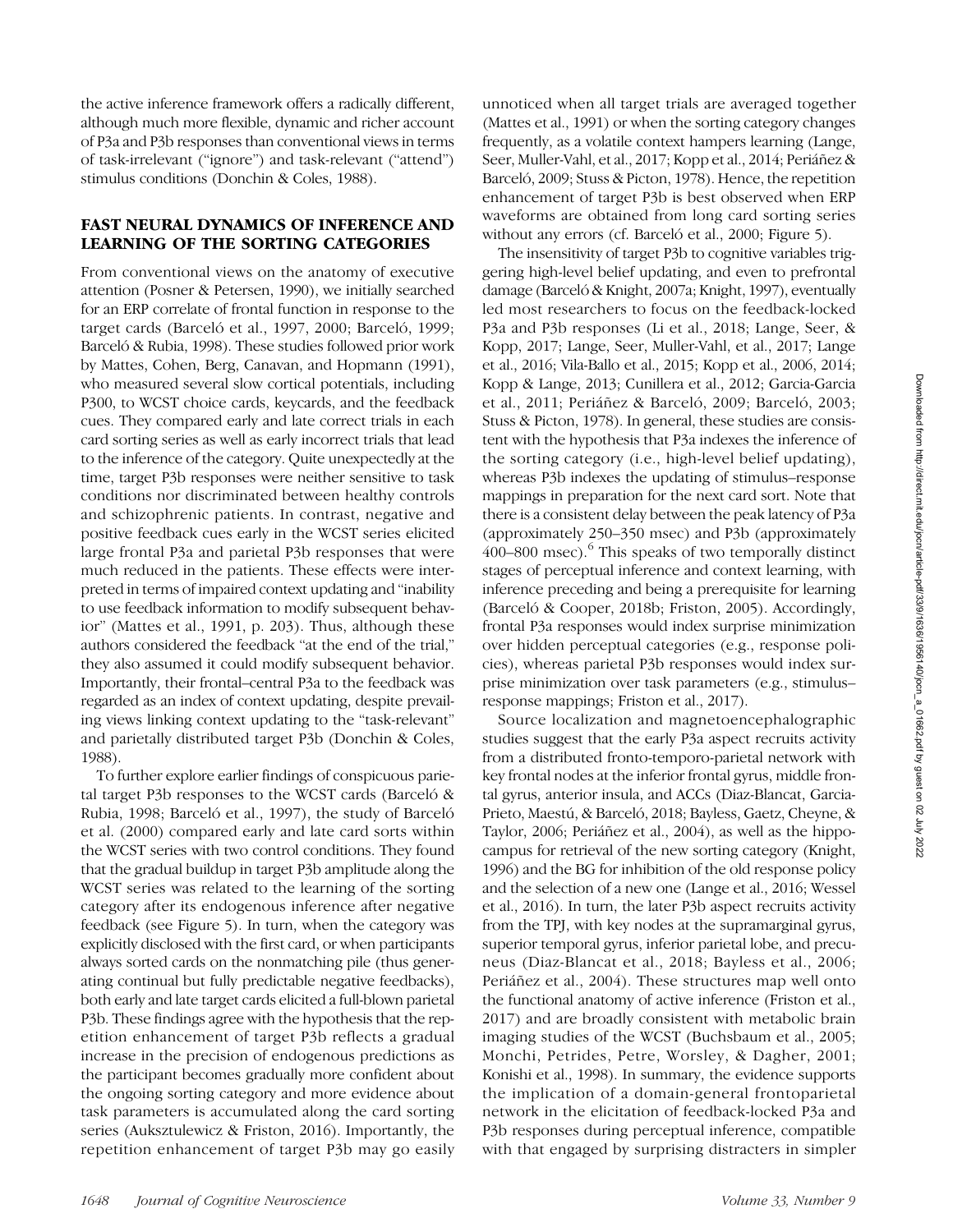categorization tasks, such as oddball tasks (Barceló et al., 2006; Bledowski et al., 2004).

Methodological, procedural, and technical differences between ERP studies can explain even gross differences in the timing, morphology, and scalp topography of feedback-locked P3-like responses. This is because the magnitude of ascending surprise signals, and hence, the relative engagement of frontal and posterior multimodal association cortices—during actively inferring the sorting category—critically depends on the inference and learning of other states and task parameters, such as the number and length of sorting categories, ISIs, and so on. Despite this, there are remarkable consistencies across studies. For instance, when switch and repeat precues are interspersed with feedback postcues, similar P3a and P3b responses are elicited by the switch cues, the negative feedback, and the first positive feedback because all these stimuli help resolve the participant's uncertainty about the same hidden sorting category (Vila-Ballo et al., 2015; Kopp & Lange, 2013; Cunillera et al., 2012).

In general, the larger the number of sorting categories to be disambiguated, the larger and more frontally distributed the P3a responses (Kopp & Lange, 2013; Barceló et al., 2002, 2006). In turn, larger P3b responses are elicited with more complex tasks and stimulus–response mappings (Barceló & Cooper, 2018a; Kopp & Lange, 2013). However, frontal P3a and parietal P3b may also be elicited by precues and postcues that merely prompt for a change in the hand used for sorting the card (Kopp et al., 2006). This evidence concurs with active inference, in that simple sensory cues may result in high-level belief updating whenever these resolve the participant's uncertainty about binary response policies conveying maximal sensorimotor ambiguity (Kopp & Lange, 2013; Friston, 2010). This speaks of the importance of sensorimotor contingencies and reafference to fully account for feedback-locked P3a and P3b responses (cf. Figure 2), over and above the surprise conveyed by exteroceptive stimuli alone. Remarkably, Stuss and Picton also interpreted their frontal P3 to negative feedback cues in terms of context updating and the resolution of the participant's uncertainty about the correctness of her motor responses. Furthermore, regarding their parietal P4, they pointed out that "a feedforward or 'corollary' discharge [...] output may be generated to modify the expectancies for future perceptual or motor activity" (Stuss & Picton, 1978, p. 157). Such an interpretation anticipated modern views of planning as active inference (Friston et al., 2017; Botvinick & Toussaint, 2012).

# SURPRISE MINIMIZATION AND THE P300 IN CARD SORTING

In response to Don's question, we labeled our feedbacklocked P3a and P3b after early work on the P300 to infrequent sounds in "attend" conditions (Squires et al., 1975). In fact, there has been much variability in the labeling of the early and late aspects of feedback-locked P3-like responses in studies with WCST analogues: P3 and P4 (Stuss & Picton, 1978), P3a and P3b (Kopp & Lange, 2013; Barceló et al., 2002), early and late P3 (Cunillera et al., 2012; Periáñez & Barceló, 2009), early and late novelty P3 (Garcia-Garcia et al., 2011; Barceló et al., 2006), P3a and sustained potential (Kopp et al., 2006), P3a and sustained parietal positivity (Lange et al., 2016; Kopp et al., 2014), and P3a and posterior switch positivity (Lange, Seer, & Kopp, 2017). In some studies, the early and late P3-like aspects are mingled, and they are referred to as P3 and P300 despite their large intensities over frontal scalp regions (Vila-Ballo et al., 2015; Mattes et al., 1991). To add up to this chaotic taxonomy, gross differences in the timing, morphology, and scalp distribution of P3-like responses across studies could raise doubts about their comparability under a strict definition of ERP component (Luck & Kappenman, 2012).

Despite these nominal discrepancies, most authors consistently interpreted these frontal P3a and posterior P3b to feedback and switch cues in WCST analogues as indexing an updating in the contents of working memory, in reference to the "context updating" hypothesis of P300 (Donchin & Coles, 1988). Paradoxically, though, such an account challenges long-held views of context updating as linked to "relevant" target stimuli that elicit P3b potentials with parietal maxima (Donchin, 1981). Here, a crucial question is: When is the task context updated? In response to the feedback cues, during perceptual inference? Or in response to the target stimuli, during context learning? In line with other authors, we also agree with Stuss and Picton (1978) in that the context updating P300 does engage frontal cortices in response to negative feedback during perceptual categorization. Crucially, this is because predictive feedback cues are more informative and salient than target cards for ruling complex goal-directed card sorting behavior (Barceló & Cooper, 2018a, 2018b; Figures 2 and 6).

Hence, active inference, with its computational definition of surprise minimization, offers a solid integrative framework to dilute lexical disparities and resolve longlasting controversies regarding the role of P3a and P3b responses in context updating in terms of high- and lowlevel belief updating at prefrontal and posterior multimodal association cortices, respectively. Furthermore, these new views can also accommodate recent accounts of similar P3-like positivities in terms of evidence accumulation (O'Connell, Dockree, & Kelly, 2012). Such an overarching integrative framework is much needed for a theory-guided interpretation of frontal and nonfrontal P3-like responses, when examining higher cognitive functions with different testing procedures and stimulus materials (Parr et al., 2018; Friston, 2005; Stuss et al., 2000; Luria, 1966).

The integrative potential of active inference owes to the same principle of surprise minimization being applied to both inference and learning. Under these new views, interoceptive and proprioceptive inputs generated by card sorting actions need to be integrated with exteroceptive inputs from the visual cards and feedback sounds as they all inform the inference of the same perceptual category.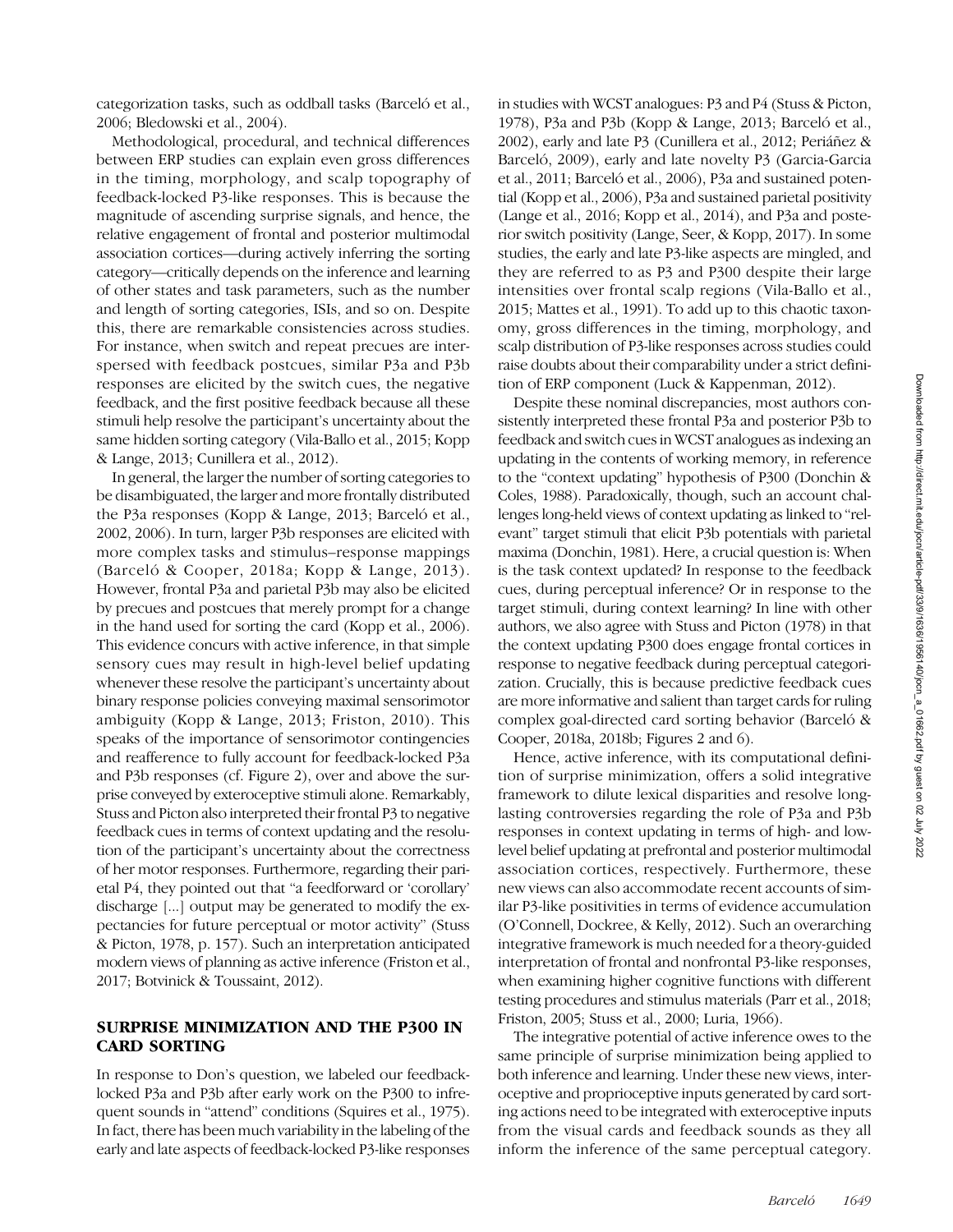Figure 6. Estimations of information gain for predictive feedback cues as a function of the number of perceptual categories held in working memory. Estimates assume information transmission through higher  $[Q(r_i | s_i)]$  and lower  $[I(s_i, r_j)]$  levels in the neural hierarchies (cf. Figure 2). The more perceptual categories associated with negative feedback cues (•||), the larger the amount of information being conveyed by these cues for anticipatory response (policy) selection. Adapted from Nyhus and Barceló (2009), with permission.



Frontoparietal association cortices are candidate structures for this multisensory integration (Andersen & Cui, 2009), as they generate top–down predictions in the form of corollary discharges that suppress exteroceptive and proprioceptive prediction errors to minimize surprise at both prefrontal and posterior association cortices (Teuber, 1964/2009; cf. Figure 2). From here, feedback-locked P3a and P3b responses can be seen as belief updates at prefrontal and posterior association cortices, respectively. The former resolves the uncertainty about the new sorting category, and the latter resolves the uncertainty about the corresponding stimulus–response mappings in preparation for the next card sort. In both cases, these high- and low-level belief updates are informed by beliefs about a future desired outcome: the rewarded response policy (Friston et al., 2017). This concurs with Bayesian accounts of perceptual categorization (Rigoli et al., 2017) as well as with views of planning as active inference (Botvinick & Toussaint, 2012).

The same general principle of surprise minimization applies to context learning once the participant is confident about the correct sorting category. In this situation, the target P3b indexes low-level surprise minimization at posterior association cortices because the participant cannot predict the contents of the next target card, nor the corresponding button press to close the perception– action cycle. Crucially, this explains why these target P3b responses never "habituate" (Donchin, 1981), and instead, they show repetition enhancement, indexing a gradual increase in the precision of predictions about many task parameters being learned along the card sorting series (Auksztulewicz & Friston, 2016). Furthermore, the key difference between feedback-locked P3b and target P3b is that the former contributes to the inference of the sorting category and is informed by beliefs about the future (prediction), whereas the latter indexes context learning and is informed by beliefs about the past (postdiction; Friston et al., 2017). This idea concurs with dual-mode models that define cognitive control in terms of two temporarily distinct stages of proactive and reactive control (Barceló &

Cooper, 2018a; Braver, 2012). Note that the existence of two functionally distinct types of P3b solves a long-lasting dialectic about two competing hypotheses of P3b elicitation in terms of context updating and context closure (Donchin & Coles, 1988; Verleger, 1988). Furthermore, inference and learning each entail accumulation of evidence over different time scales (Friston, 2005). Hence, active inference can also accommodate evidence about a centroparietal P3-like positivity that has been interpreted in terms of evidence accumulation during perceptual decision-making. The use of task designs that foster a stable context may explain why this centroparietal positivity preferentially shows a centroparietal rather than a frontal–central scalp distribution (O'Connell et al., 2012).

In fact, the scalp-recorded target P3b has long been referred to as a "late positive complex" consisting of manifold component operations (Polich, 2007; Sutton & Ruchkin, 1984). Recent single-trial EEG decomposition has shown that target P3-like responses can be divided into stimuluslocked, response-locked, and latency variable P3-like subcomponents (Verleger, Grauhan, & Smigasiewicz, 2016), each putatively indexing fast cycles of belief updating in the participant's generative model in response to withintrial changes in exteroceptive, proprioceptive, and interoceptive sensory outcomes (Brydges & Barceló, 2018). Some of these target P3-like subcomponents show a more frontal distribution on first target trials after predictive cues prompting for a switch in context (Barceló & Cooper, 2018a), consistent with the larger magnitudes of prediction errors during perceptual inference in volatile contexts. In these cases, the frontal target P3a aspect peaks 50–150 msec earlier than the ensuing parietal target P3b aspect (Brydges & Barceló, 2018; cf. Donchin, 1981, Figures 15 and 16; Verleger et al., 2016), suggesting that the stage of perceptual inference always precedes the stage of context learning (Friston, 2005). These studies also suggest that both high- and low-level belief updating may be endogenously generated, being time-locked to neither a stimulus nor a response (cf. Johnson & Donchin, 1985). Hence, a finer grained decomposition of target P3-like responses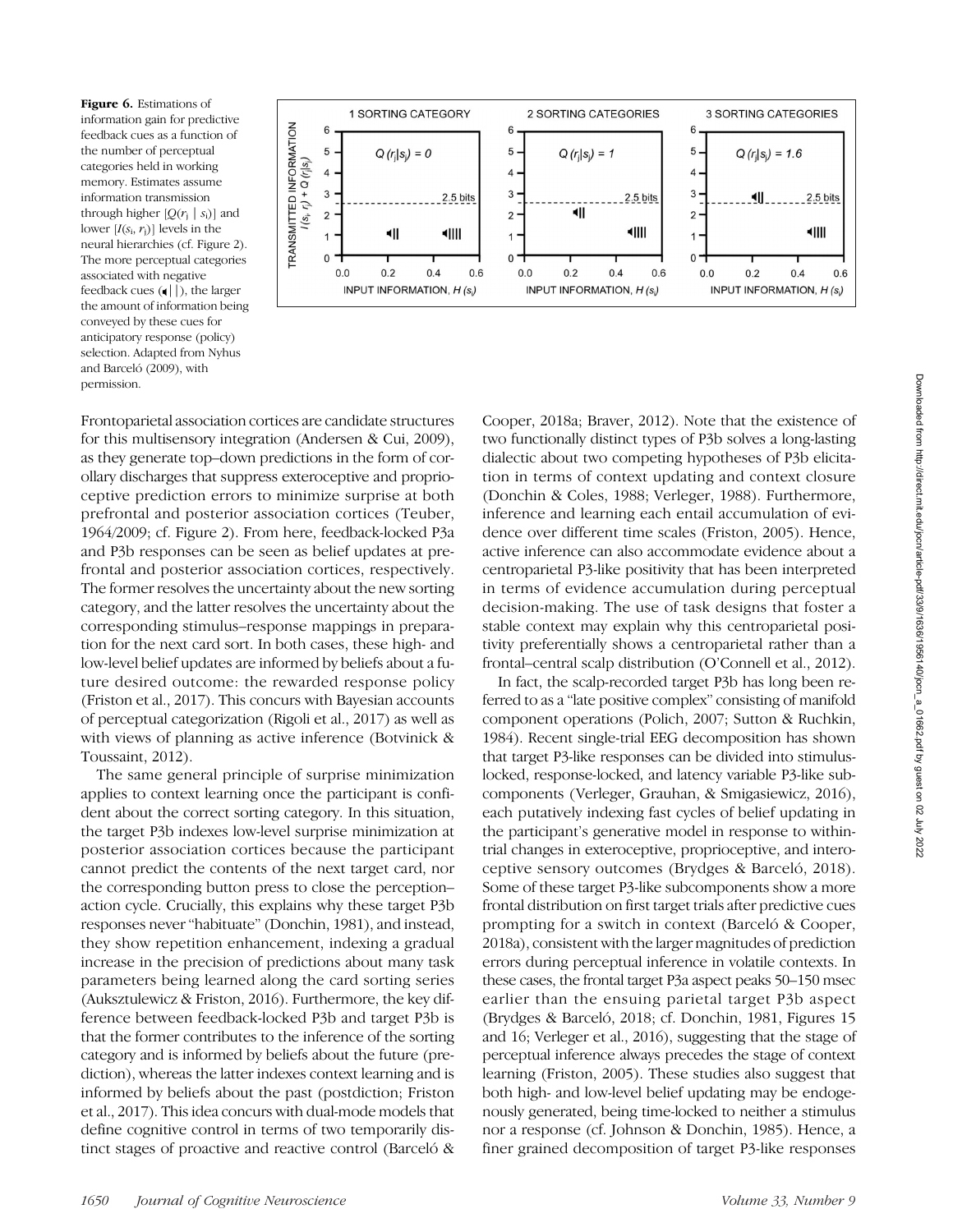to various sources of sensory evidence during the stages of inference and learning of perceptual categories will foster our understanding of the complex workings of frontoparietal cortical networks subserving cognitive control (Brydges & Barceló, 2018; Friston, 2005).

Traditional views on the P300 portray a sharp dichotomy between anterior P3a and posterior P3b responses that is rigidly constrained by the "ignore" versus "attend" task conditions instructed by the examiner (Polich, 2007). In contrast, active inference defines perceptual categorization in a much flexible, time-dynamic, and context-sensitive way toward the efficient control of complex forms of goaldirected behavior (Rigoli et al., 2017; Luria, 1966). One may assume that, when certain information threshold is surpassed, surprise signals will result in high-level belief updates at pFC. This threshold seems to be a function of the likelihood of sensory outcomes given their expected hidden causes, the prior probability of those causes, and their relative precision (Friston et al., 2017; Figure 2). This new formal scheme allows for a graded engagement of pFC during perceptual inference and speaks to the importance of quantifying sensorimotor information for modeling task-averaged behavioral and brain responses and their trial-by-trial dynamics (Barceló & Cooper, 2018a, 2018b; cf. Figures 2 and 6).

To date, few studies on the WCST have attempted to quantify the sensorimotor information conveyed by task events about the hidden perceptual categories (Kopp & Lange, 2013; Nyhus & Barceló, 2009). This shall be necessary to model cortical responses in terms of information transmission across prefrontal and posterior association cortices during the inference and learning of the sorting categories (Figure 2). For instance, using a task-switching version of the WCST, Kopp and Lange (2013) reported that frontal P3a amplitudes varied with the entropy of switch cues, whereas posterior P3b amplitudes correlated with the surprise of switch cues. However, such modeling approach was based on a simple neuronal model of the stimulus (Sokolov, 1963) and did not consider the participant's "expectancies for future perceptual or motor activity" (Stuss & Picton, 1978, p. 157).

Paradoxically, motor components and the reactions of skeletal muscles were originally seen as essential characteristics of the orienting reflex, defined as a "mechanism that facilitates the collection and transmission of information" (Sokolov, 1966, p. 351). Although Sokolov (1966) also relied on Bayes' theorem in his attempt to identify an information threshold for elicitation of the orienting reflex, he overlooked the importance of reafference between exteroceptive and proprioceptive sensory inputs for perceptual categorization (cf. Luria, 1966). In turn, when sensorimotor information is considered, then this threshold might well correspond with our capacity limits for processing information (Miller, 1956; Figure 6). This idea was examined in a study that modeled the frontoparietal distribution of P3-like responses to predictive cues and target stimuli in a simplified task-switching WCST analogue (Barceló &

Cooper, 2018a). This study reported the largest frontal P3a responses to predictive cues in the most complex task condition conveying maximal sensorimotor information for anticipatory response (policy) selection during perceptual inference. In contrast, the largest reactive target P3b responses were obtained in the simplest task condition, consistent with maximal precision of predictions during context learning (Barceló & Cooper, 2018b).

In summary, the evidence reviewed here supports the notion of two broad classes of P3-like responses that index high- and low-level belief updating at prefrontal and posterior association cortices during the inference and learning of perceptual categories. Further modeling work will be needed to examine the existence of some information threshold in a participant's generative model for the elicitation of frontally distributed P3-like responses during perceptual categorization (Friston, 2005; Sokolov, 1966; see Figure 6.

## **CONCLUSIONS**

The WCST has been one of the most distinctive tools for the assessment of frontal lobe functions in clinical and research contexts. Its extensive use has generated a very rich database of behavioral and brain imaging results, some of which seemed paradoxical or contradictory under traditional theories of executive attention and frontal lobe function. In this paper, we aimed to solve some of those paradoxes adopting a new theory of cortical responses inspired on the Bayesian brain hypothesis and the free energy principle (Friston, 2005, 2010). The new theory can explain changes in the frontoparietal scalp distribution of two broad classes of P300 cortical responses that had long been associated with uncertainty resolution (Sutton et al., 1965) and memory consolidation (Donchin, 1981) in many cognitive domains. The reviewed evidence suggests that, when sorting cards, there is instant activation across a distributed frontoparietal network (Barceló et al., 2002; Stuss & Picton, 1978), which jointly with other cortical and subcortical structures (Wessel et al., 2016; Buchsbaum et al., 2005; Knight, 1996), is differentially engaged during two temporally distinct stages: (1) during the inference of the hidden perceptual category and (2) during learning of the task context or task parameters (Friston, 2005).

In retrospect, it is striking that Don and Terence's interpretation of their frontal–central P300 responses to the feedback cues in terms of context updating was prescient of modern views of planning as active inference. Much confusion in the literature owes to rigid attempts to define a unitary "task-relevant" P300 component based on its maximal parietal intensity (Donchin & Coles, 1988). In contrast, active inference offers a more flexible and richer picture of P3-like cortical responses as proxies of neural activity in a frontoparietal network that is differentially engaged during both inference and learning of perceptual categories. However, to date, few studies have attempted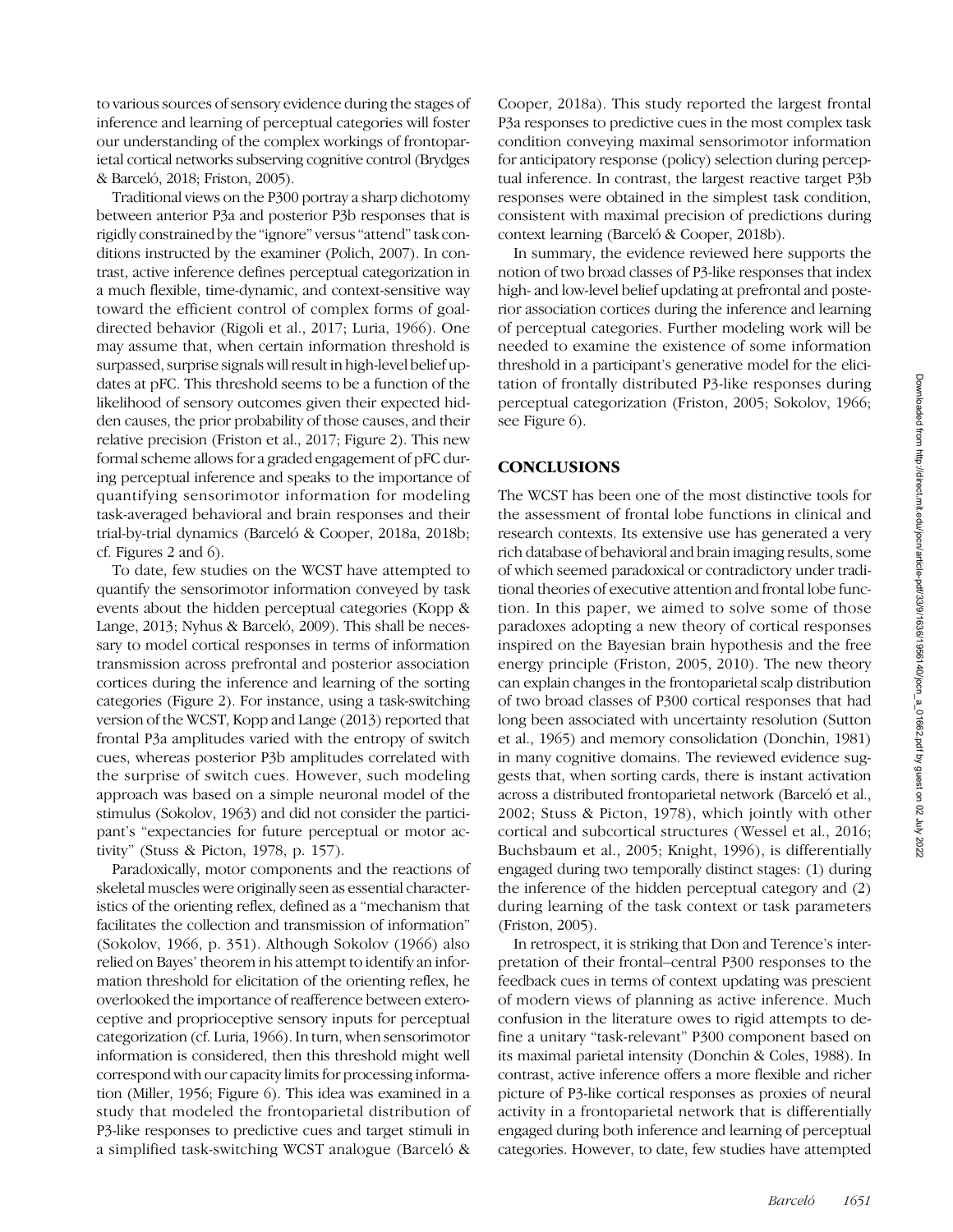to dissociate these two stages, which may have been inadvertently combined in the task-averaged ERP waveforms. This confound would foreseeably produce posterior P3b responses with parietal maxima indexing context learning, together with earlier frontal–central P3a responses with lesser intensities indexing perceptual inference in a proportion of the averaged trials (cf. Barceló et al., 2006, Figure 2; Barceló et al., 1997, Figure 1; Donchin, 1981, Figures 4, 15, and 16; Duncan-Johnson & Donchin, 1977, Figure 1B and C; Johnson & Donchin, 1985, Figures 1–3).

Future research could aim to undo potential confounds in the recording of P3-like responses during the stages of perceptual inference and learning in cognitive tasks. For this, it will be important to model Bayesian surprise and to identify an information threshold above which there will be a gradually larger frontal involvement in the elicitation of anterior P300 responses during perceptual inference (Barceló & Cooper, 2018a; Sokolov, 1966). In this respect, the Bayesian brain hypothesis reinstates pioneering information processing views in cognitive neuroscience (Miller, 1956; Figure 6). A quantitative estimation of such a threshold would allow researchers to examine how this quantity depends on individual variables such as age, memory span, fluid intelligence, or brain damage. Furthermore, an accurate report of P3-like responses requires their dissociation from other overlapping cortical responses, like negative expectancy waves (Gajewski et al., 2018; Luck & Kappenman, 2012; Stuss & Picton, 1978).

From these new premises, frontal and nonfrontal P3-like responses offer promising biomarkers of epistemic (exploratory) and pragmatic (exploitative) behavior during the inference and learning of perceptual categories in card sorting and, more generally, as basic tools in the neuropsychological assessment of higher cortical functions in humans (Parr et al., 2018; Stuss & Benson, 1984; Luria, 1966).

#### Acknowledgments

The author wishes to express his gratitude to Karl Friston for his many edits, clarifying comments, and valuable suggestions on an early version of this paper. Thanks also to the reviewers and editor of this Special Issue for their thoughtful feedback.

Reprint requests should be sent to Francisco Barceló, Laboratory of Neuropsychology, Cra. Valldemossa, km 7, 5 - University of the Balearic Islands, Mallorca, Spain, or via e-mail: f.barcelo@uib.es.

#### Funding Information

This work was funded by the Spanish Ministry of Science and Innovation (PID2019-106045GB-I00/AEI/10.13039/ 501100011033).

#### **Notes**

1. Technically, in information theory, surprise is known as self-information and expected surprise corresponds to entropy. Entropy is a measure of uncertainty. This means that minimizing expected surprise corresponds to resolving uncertainty (cf. Sutton et al., 1965).

2. Precision is an important quantity that can be read as the complement of uncertainty (i.e., the precision of a Gaussian probability density is the inverse of its variance or dispersion). 3. Technically, the Bayesian surprise can be associated with a precision-weighted prediction error. In other words, the degree of belief updating in predictive processing schemes is determined by the magnitude of prediction errors weighted by their precision. This means a precise prediction error will have more influence on belief updating as it ascends the cortical hierarchy. In turn, this is usually interpreted in terms of a larger evoked response as measured electrophysiologically (K. Friston, personal communication, 2020).

4. The conventional term "habituation" is not fully appropriate because it normally refers to a type of nonassociative learning, whereas P3-like responses are best described in terms of classical Hebbian associative learning in the cortical hierarchies (Friston, 2010).

5. In active inference, there is an intimate relationship between cognitive flexibility and the deployment of executive attention. This follows because attention is thought to be mediated by setting the precision of various beliefs at different levels in the cortical hierarchies. Please see Parr and Friston (2017) and Parr et al. (2019) for details (K. Friston, personal communication, 2020).

6. The earlier latency of P3a has been attributed to bidirectional hyperdirect prefrontotectal pathways (Wessel et al., 2016; Barceló & Knight, 2007a, 2007b). These hyperdirect pathways convey fast prior information about the spatio-temporal context of incoming sensory signals ascending through regular geniculocortical pathways. In other words, pFC holds prior beliefs about whether the incoming sensory evidence belongs to the immediate perceptual context—and is thus part of active working memory—or else, whether it is something completely unexpected that calls for new perceptual inference and the elicitation of an orienting response (Sokolov, 1963). For a review of frontal connectivity with tectal, thalamic, and other brainstem structures, see Stuss and Benson (1984).

#### **REFERENCES**

- Adrover-Roig, D., & Barceló, F. (2010). Individual differences in aging and cognitive control modulate the neural indexes of context updating and maintenance during task switching. Cortex, 46, 434–450. DOI: [https://doi.org/10.1016/j.cortex](https://doi.org/10.1016/j.cortex.2009.09.012) [.2009.09.012](https://doi.org/10.1016/j.cortex.2009.09.012), **PMID:** [19889406](https://europepmc.org/article/MED/19889406)
- Andersen, R. A., & Cui, H. (2009). Intention, action planning, and decision making in parietal–frontal circuits. Neuron, 63, 568–583. DOI: <https://doi.org/10.1016/j.neuron.2009.08.028>, PMID: [19755101](https://europepmc.org/article/>MED/19755101)
- Auksztulewicz, R., & Friston, K. (2016). Repetition suppression and its contextual determinants in predictive coding. Cortex, 80, 125–140. DOI: [https://doi.org/10.1016/j.cortex.2015](https://doi.org/10.1016/j.cortex.2015.11.024) [.11.024](https://doi.org/10.1016/j.cortex.2015.11.024), PMID: [26861557,](https://europepmc.org/article/MED/26861557) PMCID: [PMC5405056](https://www.ncbi.nlm.nih.gov/pmc/articles/PMC5405056)
- Badre, D., & Nee, D. E. (2018). Frontal cortex and the hierarchical control of behavior. Trends in Cognitive Sciences, 22, 170–188. DOI: [https://doi.org/10.1016/j.tics.2017.11.005,](https://doi.org/10.1016/j.tics.2017.11.005) PMID: [29229206,](https://europepmc.org/article/MED/29229206) PMCID: [PMC5841250](https://www.ncbi.nlm.nih.gov/pmc/articles/PMC5841250)
- Barceló, F. (1999). Electrophysiological evidence of two different types of error in the Wisconsin card sorting test. NeuroReport, 10, 1299–1303. DOI: [https://doi.org/10.1097/00001756](https://doi.org/10.1097/00001756-199904260-00027) [-199904260-00027](https://doi.org/10.1097/00001756-199904260-00027), PMID: [10363943](https://europepmc.org/article/MED/10363943)
- Barceló, F. (2003). The Madrid card sorting test (MCST): a task switching paradigm to study executive attention with eventrelated potentials. Brain Research Protocols, 11, 27–37. DOI: [https://doi.org/10.1016/S1385-299X\(03\)00013-8](https://doi.org/10.1016/S1385-299X(03)00013-8)
- Barceló, F., & Cooper, P. S. (2018a). An information theory account of late frontoparietal ERP positivities in cognitive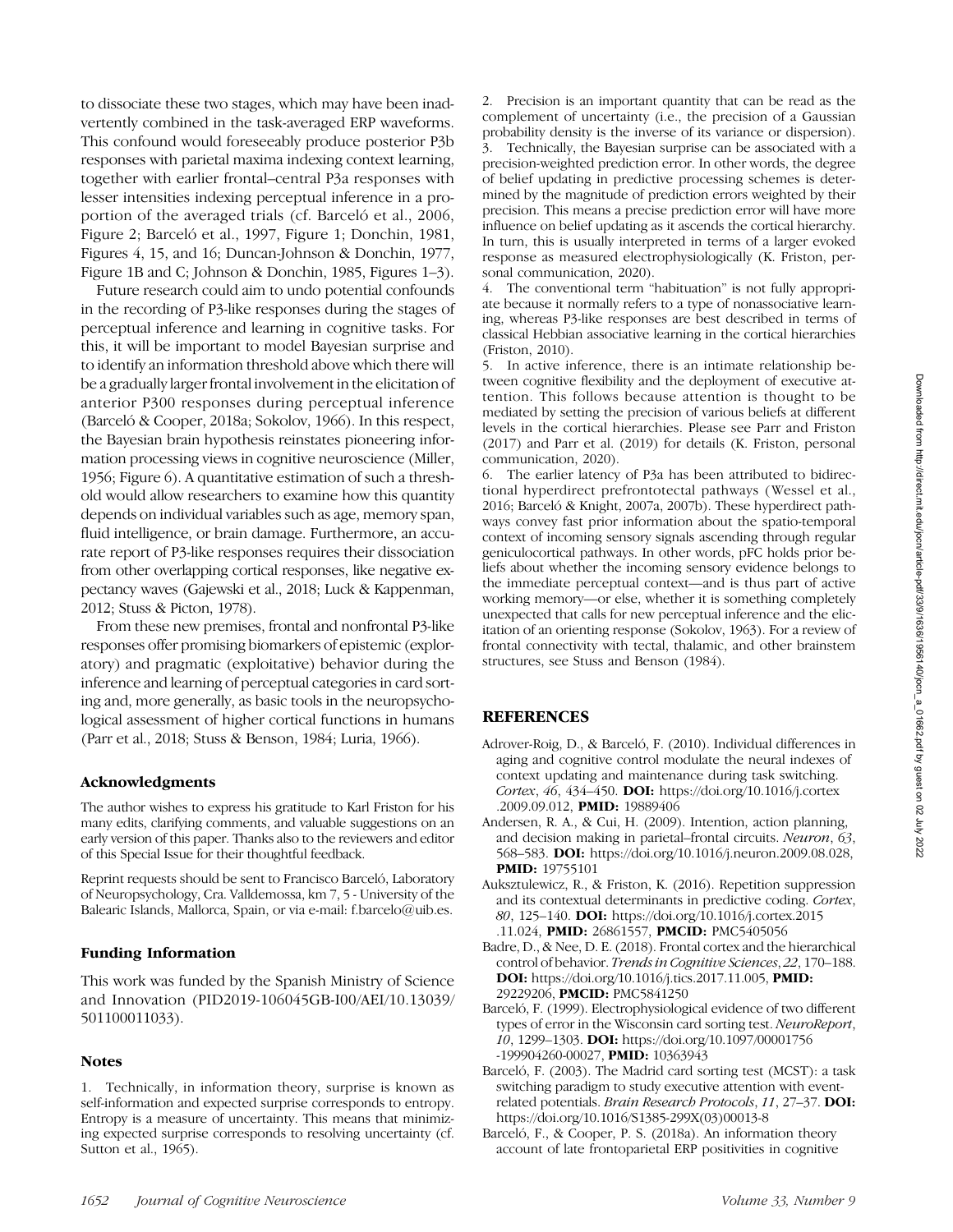control. Psychophysiology, 55, e12814. DOI: [https://doi.org](https://doi.org/10.1111/psyp.12814) [/10.1111/psyp.12814,](https://doi.org/10.1111/psyp.12814) PMID: [28295342](https://europepmc.org/article/MED/28295342)

Barceló, F., & Cooper, P. S. (2018b). Quantifying contextual information for cognitive control. Frontiers in Psychology, 9, 1693. DOI: <https://doi.org/10.3389/fpsyg.2018.01693>, PMID: [30250445,](https://europepmc.org/article/MED/30250445) PMCID: [PMC6139323](https://www.ncbi.nlm.nih.gov/pmc/articles/PMC6139323)

Barceló, F., Escera, C., Corral, M. J., & Periánez, J. A. (2006). Task switching and novelty processing activate a common neural network for cognitive control. Journal of Cognitive Neuroscience, 18, 1734–1748. DOI: [https://doi.org/10.1162](https://doi.org/10.1162/jocn.2006.18.10.1734) [/jocn.2006.18.10.1734,](https://doi.org/10.1162/jocn.2006.18.10.1734) PMID: [17014377](https://europepmc.org/article/MED/17014377)

Barceló, F., & Knight, R. T. (2002). Both random and perseverative errors underlie WCST deficits in prefrontal patients. Neuropsychologia, 40, 349–356. DOI: [https://](https://doi.org/10.1016/S0028-3932(01)00110-5) [doi.org/10.1016/S0028-3932\(01\)00110-5](https://doi.org/10.1016/S0028-3932(01)00110-5)

Barceló, F., & Knight, R. T. (2007a). An information–theoretical approach to contextual processing in the human brain: evidence from prefrontal lesions. Cerebral Cortex, 17(Suppl. 1), i51–i60. DOI: [https://doi.org/10.1093/cercor](https://doi.org/10.1093/cercor/bhm111) [/bhm111](https://doi.org/10.1093/cercor/bhm111), PMID: [17726004](https://europepmc.org/article/MED/17726004)

Barceló, F., & Knight, R. T. (2007b). Theoretical sequelae of a chronic neglect and unawareness of prefrontotectal pathways in the human brain. Behavioral and Brain Sciences, 30, 83–85. DOI: <https://doi.org/10.1017/S0140525X07000921>

Barceló, F., Muñoz-Céspedes, J. M., Pozo, M. A., & Rubia, F. J. (2000). Attentional set shifting modulates the target P3b response in the Wisconsin card sorting test. Neuropsychologia, 38, 1342–1355. DOI: [https://doi.org/10.1016/S0028-3932\(00\)](https://doi.org/10.1016/S0028-3932(00)00046-4) [00046-4](https://doi.org/10.1016/S0028-3932(00)00046-4)

Barceló, F., Periáñez, J. A., & Knight, R. T. (2002). Think differently: A brain orienting response to task novelty. NeuroReport, 13, 1887–1892. DOI: [https://doi.org/10.1097](https://doi.org/10.1097/00001756-200210280-00011) [/00001756-200210280-00011](https://doi.org/10.1097/00001756-200210280-00011), PMID: [12395085](https://europepmc.org/article/MED/12395085)

Barceló, F., & Rubia, F. J. (1998). Non-frontal P3b-like activity evoked by the Wisconsin Card Sorting Test. NeuroReport, 9, 747–751. DOI: [https://doi.org/10.1097/00001756-199803090](https://doi.org/10.1097/00001756-199803090-00034) [-00034,](https://doi.org/10.1097/00001756-199803090-00034) PMID: [9559950](https://europepmc.org/article/MED/9559950)

Barceló, F., Sanz, M., Molina, V., & Rubia, F. J. (1997). The Wisconsin card sorting test and the assessment of frontal function: A validation study with event-related potentials. Neuropsychologia, 35, 399–408. DOI: [https://doi.org/10](https://doi.org/10.1016/S0028-3932(96)00096-6) [.1016/S0028-3932\(96\)00096-6](https://doi.org/10.1016/S0028-3932(96)00096-6)

Bayless, S. J., Gaetz, W. C., Cheyne, D. O., & Taylor, M. J. (2006). Spatiotemporal analysis of feedback processing during a card sorting task using spatially filtered MEG. Neuroscience Letters, 410, 31–36. DOI: [https://doi.org/10.1016/j.neulet.2006](https://doi.org/10.1016/j.neulet.2006.09.073) [.09.073,](https://doi.org/10.1016/j.neulet.2006.09.073) PMID: [17055155](https://europepmc.org/article/MED/17055155)

Bledowski, C., Prvulovic, D., Hoechstetter, K., Scherg, M., Wibral, M., Goebel, R., et al. (2004). Localizing P300 generators in visual target and distractor processing: A combined event-related potential and functional magnetic resonance imaging study. Journal of Neuroscience, 24, 9353-9360. **DOI:** https://doi.org/10.1523/JNEUROSCI.1897 [-04.2004,](https://doi.org/10.1523/JNEUROSCI.1897-04.2004) PMID: [15496671](https://europepmc.org/article/MED/15496671), PMCID: [PMC6730097](https://www.ncbi.nlm.nih.gov/pmc/articles/PMC6730097)

Botvinick, M., & Toussaint, M. (2012). Planning as inference. Trends in Cognitive Sciences, 16, 485–488. DOI: [https://](https://doi.org/10.1016/j.tics.2012.08.006) [doi.org/10.1016/j.tics.2012.08.006,](https://doi.org/10.1016/j.tics.2012.08.006) PMID: [22940577](https://europepmc.org/article/MED/22940577)

Braver, T. S. (2012). The variable nature of cognitive control: A dual mechanisms framework. Trends in Cognitive Sciences, 16, 106–113. DOI: [https://doi.org/10.1016/j.tics.2011.12.010,](https://doi.org/10.1016/j.tics.2011.12.010) PMID: [22245618](https://europepmc.org/article/MED/22245618), PMCID: [PMC3289517](https://www.ncbi.nlm.nih.gov/pmc/articles/PMC3289517)

Brydges, C. R., & Barceló, F. (2018). Functional dissociation of latency-variable, stimulus- and response-locked target P3 sub-components in task-switching. Frontiers in Human Neuroscience, 12, 60. DOI: [https://doi.org/10.3389/fnhum](https://doi.org/10.3389/fnhum.2018.00060) [.2018.00060,](https://doi.org/10.3389/fnhum.2018.00060) PMID: [29515383,](https://europepmc.org/article/MED/29515383) PMCID: [PMC5826240](https://www.ncbi.nlm.nih.gov/pmc/articles/PMC5826240)

Buchsbaum, B. R., Greer, S., Chang, W. L., & Berman, K. F. (2005). Meta-analysis of neuroimaging studies of the Wisconsin

card-sorting task and component processes. Human Brain Mapping, 25, 35–45. DOI: [https://doi.org/10.1002/hbm.20128,](https://doi.org/10.1002/hbm.20128) PMID: [15846821](https://europepmc.org/article/MED/15846821), PMCID: [PMC6871753](https://www.ncbi.nlm.nih.gov/pmc/articles/PMC6871753)

- Clark, A. (2013). Whatever next? Predictive brains, situated agents, and the future of cognitive science. Behavioral and Brain Sciences, 36, 181-204. DOI: [https://doi.org/10.1017](https://doi.org/10.1017/S0140525X12000477) [/S0140525X12000477,](https://doi.org/10.1017/S0140525X12000477) PMID: [23663408](https://europepmc.org/article/MED/23663408)
- Cunillera, T., Fuentemilla, L., Perianez, J., Marco-Pallares, J., Kramer, U. M., Camara, E., et al. (2012). Brain oscillatory activity associated with task switching and feedback processing. Cognitive, Affective & Behavioral Neuroscience, 12, 16–33. DOI: [https://doi.org/10.3758/s13415-011-0075-5,](https://doi.org/10.3758/s13415-011-0075-5) **PMID:** [22160843](https://europepmc.org/article/MED/22160843)
- Dehais, F., Hodgetts, H. M., Causse, M., Behrend, J., Durantin, G., & Tremblay, S. (2019). Momentary lapse of control: A cognitive continuum approach to understanding and mitigating perseveration in human error. Neuroscience & Biobehavioral Reviews, 100, 252-262. DOI: [https://doi.org](https://doi.org/10.1016/j.neubiorev.2019.03.006) [/10.1016/j.neubiorev.2019.03.006](https://doi.org/10.1016/j.neubiorev.2019.03.006), PMID: [30878500](https://europepmc.org/article/MED/30878500)
- Demakis, G. J. (2003). A meta-analytic review of the sensitivity of the Wisconsin card sorting test to frontal and lateralized frontal brain damage. Neuropsychology, 17, 255–264. DOI: <https://doi.org/10.1037/0894-4105.17.2.255>, PMID: [12803431](https://europepmc.org/article/MED/12803431)
- Diamond, A. (2013). Executive functions. Annual Review of Psychology, 64, 135–168. DOI: [https://doi.org/10.1146](https://doi.org/10.1146/annurev-psych-113011-143750) [/annurev-psych-113011-143750](https://doi.org/10.1146/annurev-psych-113011-143750), PMID: [23020641,](https://europepmc.org/article/MED/23020641) PMCID: [PMC4084861](https://www.ncbi.nlm.nih.gov/pmc/articles/PMC4084861)
- Diaz-Blancat, G., Garcia-Prieto, J., Maestú, F., & Barceló, F. (2018). Fast neural dynamics of proactive cognitive control in a task-switching analogue of the Wisconsin card sorting test. Brain Topography, 31, 407-418. DOI: [https://doi.org/10](https://doi.org/10.1007/s10548-017-0607-6) [.1007/s10548-017-0607-6](https://doi.org/10.1007/s10548-017-0607-6), PMID: [29124546](https://europepmc.org/article/MED/29124546)
- Donchin, E. (1981). Surprise! Surprise? Psychophysiology, 18, 493–513. DOI: [https://doi.org/10.1111/j.1469-8986.1981](https://doi.org/10.1111/j.1469-8986.1981.tb01815.x) [.tb01815.x,](https://doi.org/10.1111/j.1469-8986.1981.tb01815.x) PMID: [7280146](https://europepmc.org/article/MED/7280146)

Donchin, E., & Coles, M. G. H. (1988). Is the P300 component a manifestation of context updating? Behavioral and Brain Sciences, 11, 343-356. **DOI:** [https://doi.org/10.1017](https://doi.org/10.1017/S0140525X00058027) [/S0140525X00058027](https://doi.org/10.1017/S0140525X00058027)

- Doya, K., & Ishii, K. (2007). A probability primer. In K. Doya, S. Ishii, A. Pouget, & R. P. N. Rao (Eds.), Bayesian brain: Probabilistic approaches to neural coding (pp. 3–13). Cambridge, MA: MIT Press. DOI: [https://doi.org/10.7551](https://doi.org/10.7551/mitpress/9780262042383.003.0001) [/mitpress/9780262042383.003.0001](https://doi.org/10.7551/mitpress/9780262042383.003.0001)
- Duncan-Johnson, C. C., & Donchin, E. (1977). On quantifying surprise: The variation of event-related potentials with subjective probability. *Psychophysiology*, 14, 456–467. **DOI:** [https://doi.org/10.1111/j.1469-8986.1977.tb01312.x,](https://doi.org/10.1111/j.1469-8986.1977.tb01312.x) **PMID:** [905483](https://europepmc.org/article/MED/905483)
- Ebitz, R. B., Sleezer, B. J., Jedema, H. P., Bradberry, C. W., & Hayden, B. Y. (2019). Tonic exploration governs both flexibility and lapses. PLoS Computational Biology, 15, e1007475. DOI: <https://doi.org/10.1371/journal.pcbi.1007475>, PMID: [31703063](https://europepmc.org/article/MED/31703063), PMCID: [PMC6867658](https://www.ncbi.nlm.nih.gov/pmc/articles/PMC6867658)
- Friedman, D., Cycowicz, Y. M., & Gaeta, H. (2001). The novelty P3: An event-related brain potential (ERP) sign of the brain's evaluation of novelty. Neuroscience & Biobehavioral Reviews, 25, 355–373. DOI: [https://doi.org/10.1016/S0149](https://doi.org/10.1016/S0149-7634(01)00019-7) [-7634\(01\)00019-7](https://doi.org/10.1016/S0149-7634(01)00019-7)
- Friston, K. (2005). A theory of cortical responses. Philosophical Transactions of the Royal Society of London, Series B, Biological Sciences, 360, 815–836. DOI: [https://doi.org](https://doi.org/10.1098/rstb.2005.1622) [/10.1098/rstb.2005.1622](https://doi.org/10.1098/rstb.2005.1622), PMID: [15937014,](https://europepmc.org/article/MED/15937014) PMCID: [PMC1569488](https://www.ncbi.nlm.nih.gov/pmc/articles/PMC1569488)
- Friston, K. (2010). The free-energy principle: A unified brain theory? Nature Reviews in Neuroscience, 11, 127-138. DOI: [https://doi.org/10.1038/nrn2787,](https://doi.org/10.1038/nrn2787) PMID: [20068583](https://europepmc.org/article/MED/20068583)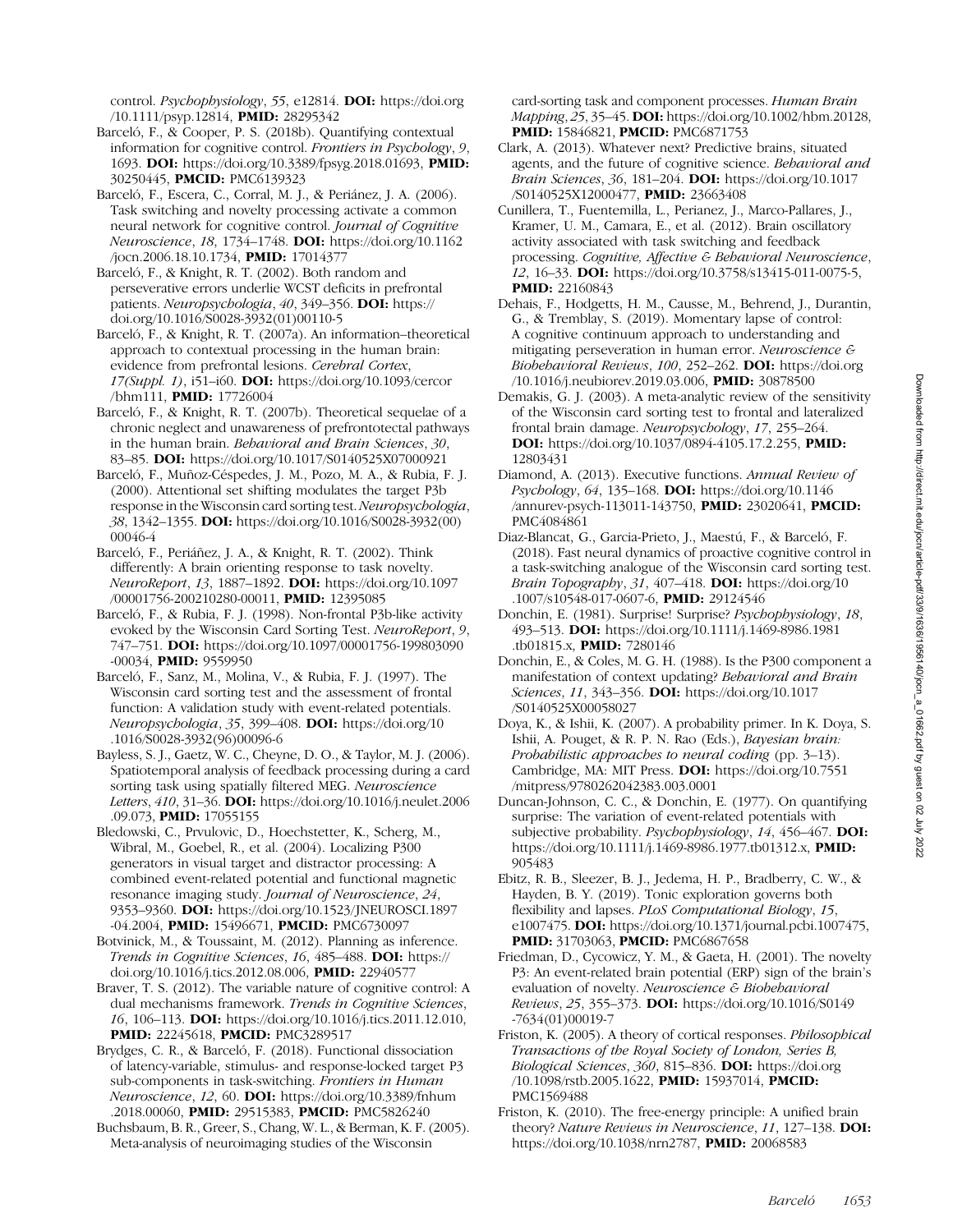Friston, K. (2019). Waves of prediction. PLoS Biology, 17,

e3000426. DOI: <https://doi.org/10.1371/journal.pbio.3000426>, PMID: [31581195](https://europepmc.org/article/MED/31581195)

Friston, K., Adams, R. A., Perrinet, L., & Breakspear, M. (2012). Perceptions as hypotheses: Saccades as experiments. Frontiers in Psychology, 3, 151. DOI: [https://doi.org/10.3389/fpsyg.2012](https://doi.org/10.3389/fpsyg.2012.00151) [.00151](https://doi.org/10.3389/fpsyg.2012.00151), PMID: [22654776](https://europepmc.org/article/MED/22654776), PMCID: [PMC3361132](https://www.ncbi.nlm.nih.gov/pmc/articles/PMC3361132)

Friston, K., FitzGerald, T., Rigoli, F., Schwartenbeck, P., O'Doherty, J., & Pezzulo, G. (2016). Active inference and learning. Neuroscience & Biobehavioral Reviews, 68, 862–879. DOI: [https://doi.org/10.1016/j.neubiorev.2016](https://doi.org/10.1016/j.neubiorev.2016.06.022) [.06.022](https://doi.org/10.1016/j.neubiorev.2016.06.022), PMID: [27375276,](https://europepmc.org/article/MED/27375276) PMCID: [PMC5167251](https://www.ncbi.nlm.nih.gov/pmc/articles/PMC5167251)

Friston, K., FitzGerald, T., Rigoli, F., Schwartenbeck, P., & Pezzulo, G. (2017). Active inference: A process theory. Neural Computation, 29, 1–49. DOI: [https://doi.org/10](https://doi.org/10.1162/NECO_a_00912) [.1162/NECO\\_a\\_00912](https://doi.org/10.1162/NECO_a_00912), **PMID:** [27870614](https://europepmc.org/article/MED/27870614)

Friston, K., Shiner, T., FitzGerald, T., Galea, J. M., Adams, R., Brown, H., et al. (2012). Dopamine, affordance and active inference. PLoS Computational Biology, 8, e1002327. DOI: [https://doi.org/10.1371/journal.pcbi.1002327,](https://doi.org/10.1371/journal.pcbi.1002327) PMID: [22241972](https://europepmc.org/article/MED/22241972), PMCID: [PMC3252266](https://www.ncbi.nlm.nih.gov/pmc/articles/PMC3252266)

Fuster, J. M. (2013). Cognitive functions of the prefrontal cortex. In D. T. Stuss & R. T. Knight (Eds.), Principles of frontal lobe function (2nd ed., pp. 11–22). New York: Oxford University Press. DOI: [https://doi.org/10.1093/med](https://doi.org/10.1093/med/9780199837755.003.0002) [/9780199837755.003.0002](https://doi.org/10.1093/med/9780199837755.003.0002)

Fuster, J. M. (2019). The prefrontal cortex in the neurology clinic. In M. D'Esposito & J. H. Grafman (Eds.), Handbook of clinical neurology: The frontal lobes (3rd ed., Vol. 163, pp. 3–15). Amsterdam: Elsevier. DOI: [https://doi.org](https://doi.org/10.1016/B978-0-12-804281-6.00001-X) [/10.1016/B978-0-12-804281-6.00001-X](https://doi.org/10.1016/B978-0-12-804281-6.00001-X), PMID: [31590737](https://europepmc.org/article/MED/31590737)

Gajewski, P. D., Ferdinand, N. K., Kray, J., & Falkenstein, M. (2018). Understanding sources of adult age differences in task switching: Evidence from behavioral and ERP studies. Neuroscience & Biobehavioral Reviews, 92, 255–275. DOI: [https://doi.org/10.1016/j.neubiorev.2018.05.029,](https://doi.org/10.1016/j.neubiorev.2018.05.029) PMID: [29885425](https://europepmc.org/article/MED/29885425)

Garcia-Garcia, M., Barceló, F., Clemente, I. C., & Escera, C. (2011). COMT and ANKK1 gene–gene interaction modulates contextual updating of mental representations. Neuroimage, 56, 1641-1647. **DOI:** [https://doi.org/10.1016/j.neuroimage](https://doi.org/10.1016/j.neuroimage.2011.02.053) [.2011.02.053](https://doi.org/10.1016/j.neuroimage.2011.02.053), PMID: [21352928](https://europepmc.org/article/MED/21352928)

Glascher, J., Adolphs, R., & Tranel, D. (2019). Model-based lesion mapping of cognitive control using the Wisconsin Card Sorting Test. Nature Communications, 10, 20. DOI: [https://](https://doi.org/10.1038/s41467-018-07912-5) [doi.org/10.1038/s41467-018-07912-5](https://doi.org/10.1038/s41467-018-07912-5), PMID: [30604744,](https://europepmc.org/article/MED/30604744) **PMCID: [PMC6318292](https://www.ncbi.nlm.nih.gov/pmc/articles/PMC6318292)** 

Hohwy, J. (2016). The self-evidencing brain. Noûs, 50, 259–285. DOI: <https://doi.org/10.1111/nous.12062>

Hohwy, J. (2019). Prediction error minimization in the brain. In M. Sprevak & M. Colombo (Eds.), The Routledge handbook of the computational mind (pp. 159–172). Abingdon Oxon, UK: Routledge.

Itti, L., & Baldi, P. (2009). Bayesian surprise attracts human attention. Vision Research, 49, 1295–1306. DOI: [https://doi](https://doi.org/10.1016/j.visres.2008.09.007) [.org/10.1016/j.visres.2008.09.007,](https://doi.org/10.1016/j.visres.2008.09.007) PMID: [18834898](https://europepmc.org/article/MED/18834898)

Johnson, R., Jr., & Donchin, E. (1985). Second thoughts: Multiple P300s elicited by a single stimulus. Psychophysiology, 22, 182–194. DOI: [https://doi.org/10.1111/j.1469-8986.1985](https://doi.org/10.1111/j.1469-8986.1985.tb01584.x) [.tb01584.x](https://doi.org/10.1111/j.1469-8986.1985.tb01584.x), PMID: [3991845](https://europepmc.org/article/MED/3991845)

Knight, R. T. (1996). Contribution of human hippocampal region to novelty detection. Nature, 383, 256-259. DOI: <https://doi.org/10.1038/383256a0>, PMID: [8805701](https://europepmc.org/article/MED/8805701)

Knight, R. T. (1997). A distributed cortical network for visual attention. Journal of Cognitive Neuroscience, 9, 75–91. DOI: [https://doi.org/10.1162/jocn.1997.9.1.75,](https://doi.org/10.1162/jocn.1997.9.1.75) PMID: [23968181](https://europepmc.org/article/MED/23968181)

Koechlin, E., & Summerfield, C. (2007). An information theoretical approach to prefrontal executive function. Trends in Cognitive Sciences, 11, 229–235. DOI: [https://doi.org/10](https://doi.org/10.1016/j.tics.2007.04.005) [.1016/j.tics.2007.04.005,](https://doi.org/10.1016/j.tics.2007.04.005) **PMID:** [17475536](https://europepmc.org/article/MED/17475536)

- Konishi, S., Nakajima, K., Uchida, I., Kameyama, M., Nakahara, K., Sekihara, K., et al. (1998). Transient activation of inferior prefrontal cortex during cognitive set shifting. Nature Neuroscience, 1, 80–84. DOI: [https://doi.org/10.1038/283,](https://doi.org/10.1038/283) **PMID:** [10195114](https://europepmc.org/article/MED/10195114)
- Kopp, B., & Lange, F. (2013). Electrophysiological indicators of surprise and entropy in dynamic task-switching environments. Frontiers in Human Neuroscience, 7, 300. DOI: [https://doi](https://doi.org/10.3389/fnhum.2013.00300) [.org/10.3389/fnhum.2013.00300,](https://doi.org/10.3389/fnhum.2013.00300) PMID: [23840183,](https://europepmc.org/article/MED/23840183) PMCID: [PMC3699721](https://www.ncbi.nlm.nih.gov/pmc/articles/PMC3699721)

Kopp, B., Lange, F., Howe, J., & Wessel, K. (2014). Age-related changes in neural recruitment for cognitive control. Brain and Cognition, 85, 209–219. DOI: [https://doi.org/10.1016](https://doi.org/10.1016/j.bandc.2013.12.008) [/j.bandc.2013.12.008,](https://doi.org/10.1016/j.bandc.2013.12.008) PMID: [24434022](https://europepmc.org/article/MED/24434022)

Kopp, B., Tabeling, S., Moschner, C., & Wessel, K. (2006). Fractionating the neural mechanisms of cognitive control. Journal of Cognitive Neuroscience, 18, 949-965. DOI: [https://doi.org/10.1162/jocn.2006.18.6.949,](https://doi.org/10.1162/jocn.2006.18.6.949) PMID: [16839302](https://europepmc.org/article/MED/16839302)

- Lange, F., Seer, C., & Kopp, B. (2017). Cognitive flexibility in neurological disorders: Cognitive components and eventrelated potentials. Neuroscience & Biobehavioral Reviews, 83, 496–507. DOI: [https://doi.org/10.1016/j.neubiorev.2017](https://doi.org/10.1016/j.neubiorev.2017.09.011) [.09.011](https://doi.org/10.1016/j.neubiorev.2017.09.011), **PMID**: [28903059](https://europepmc.org/article/MED/28903059)
- Lange, F., Seer, C., Loens, S., Wegner, F., Schrader, C., Dressler, D., et al. (2016). Neural mechanisms underlying cognitive inflexibility in Parkinson's disease. Neuropsychologia, 93, 142–150. DOI: [https://doi.org/10.1016/j.neuropsychologia](https://doi.org/10.1016/j.neuropsychologia.2016.09.021) [.2016.09.021](https://doi.org/10.1016/j.neuropsychologia.2016.09.021), PMID: [27693667](https://europepmc.org/article/MED/27693667)
- Lange, F., Seer, C., Muller-Vahl, K., & Kopp, B. (2017). Cognitive flexibility and its electrophysiological correlates in Gilles de la Tourette syndrome. Developmental Cognitive Neuroscience, 27, 78–90. DOI: [https://doi.org/10.1016/j.dcn.2017.08.008,](https://doi.org/10.1016/j.dcn.2017.08.008) PMID: [28863370](https://europepmc.org/article/MED/28863370), PMCID: [PMC6987949](https://www.ncbi.nlm.nih.gov/pmc/articles/PMC6987949)
- Li, F., Wang, J., Du, B., & Cao, B. (2018). Electrophysiological response to the informative value of feedback revealed in a segmented Wisconsin card sorting test. Frontiers in Psychology, 9, 57. DOI: [https://doi.org/10.3389/fpsyg.2018.00057,](https://doi.org/10.3389/fpsyg.2018.00057) PMID: [29459841,](https://europepmc.org/article/MED/29459841) PMCID: [PMC5807434](https://www.ncbi.nlm.nih.gov/pmc/articles/PMC5807434)
- Luck, S. J., & Kappenman, E. S. (2012). Handbook of eventrelated potential components. Oxford: Oxford University Press. DOI: [https://doi.org/10.1093/oxfordhb/9780195374148](https://doi.org/10.1093/oxfordhb/9780195374148.001.0001) [.001.0001](https://doi.org/10.1093/oxfordhb/9780195374148.001.0001)
- Luria, A. R. (1966). Higher cortical functions in man. London: Tavistock Publications.
- Maheu, M., Dehaene, S., & Meyniel, F. (2019). Brain signatures of a multiscale process of sequence learning in humans. eLife, 8, e41541. DOI: [https://doi.org/10.7554/eLife.41541,](https://doi.org/10.7554/eLife.41541) PMID: [30714904](https://europepmc.org/article/MED/30714904), PMCID: [PMC6361584](https://www.ncbi.nlm.nih.gov/pmc/articles/PMC6361584)

Maisto, D., Friston, K., & Pezzulo, G. (2019). Caching mechanisms for habit formation in active inference. Neurocomputing, 359, 298–314. DOI: [https://doi.org/10.1016/j.neucom.2019.05.083,](https://doi.org/10.1016/j.neucom.2019.05.083) PMID: [32055104](https://europepmc.org/article/MED/32055104), PMCID: [PMC7001981](https://www.ncbi.nlm.nih.gov/pmc/articles/PMC7001981)

Mattes, R., Cohen, R., Berg, P., Canavan, A. G. M., & Hopmann, G. (1991). Slow cortical potentials (SCPS) in schizophrenic patients during performance of the Wisconsin Card-Sorting Test (WCST). Neuropsychologia, 29, 195–205. DOI: [https://](https://doi.org/10.1016/0028-3932(91)90021-Y) [doi.org/10.1016/0028-3932\(91\)90021-Y](https://doi.org/10.1016/0028-3932(91)90021-Y)

Miller, G. A. (1956). The magical number seven plus or minus two: Some limits on our capacity for processing information. Psychological Review, 63, 81–97. DOI: <https://doi.org/10.1146/annurev.neuro.24.1.167>, PMID: [11283309](https://europepmc.org/article/MED/11283309)

Miller, E. K., & Cohen, J. D. (2001). An integrative theory of prefrontal cortex function. Annual Review of Neuroscience, 24, 167–202. DOI: [https://doi.org/10.1037/h0043158,](https://doi.org/10.1037/h0043158) PMID: [13310704](https://europepmc.org/article/MED/13310704)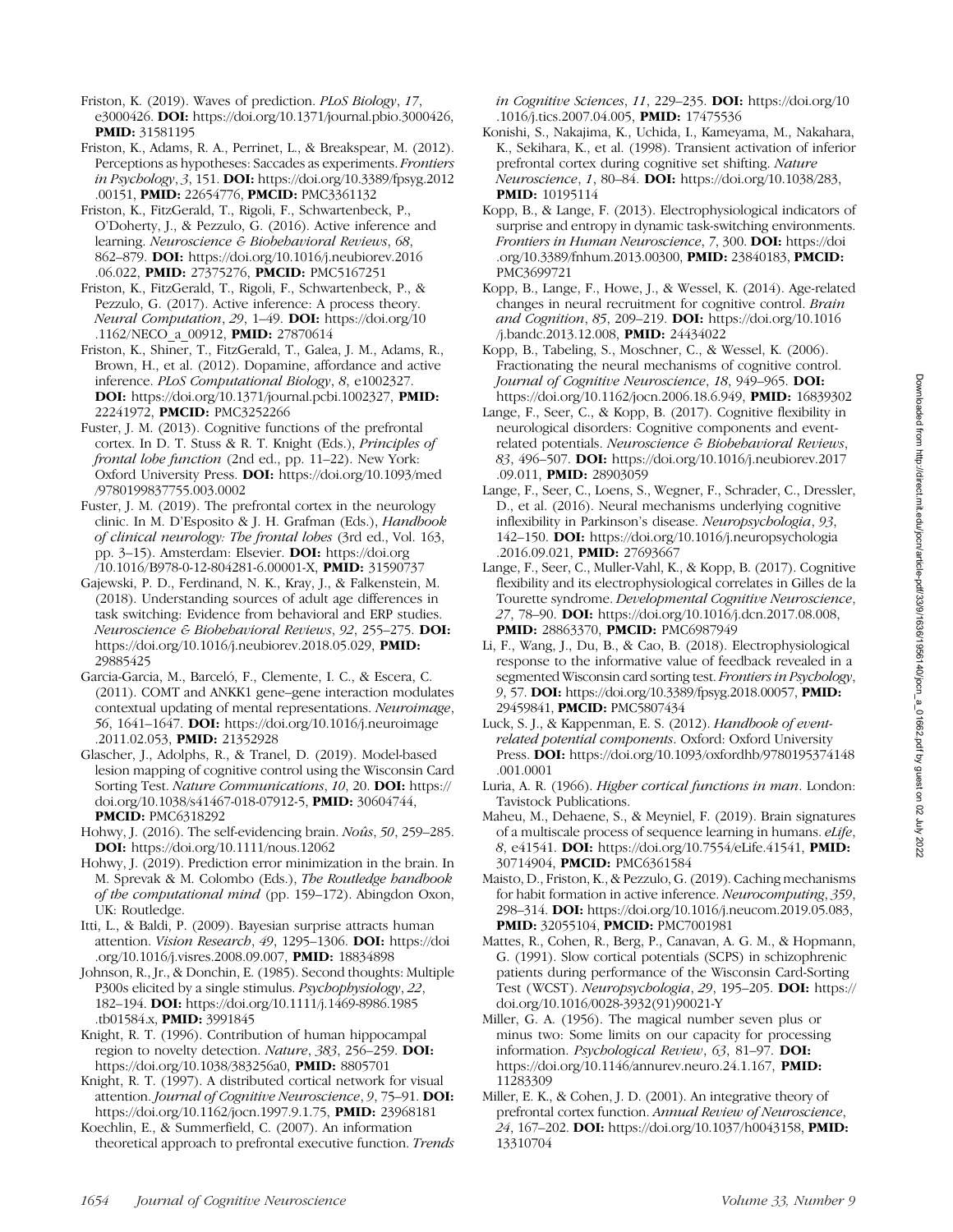Milner, B. (1963). Effects of different brain lesions on card sorting. Archives of Neurology, 9, 100-110. DOI: [https://](https://doi.org/10.1001/archneur.1963.00460070100010) [doi.org/10.1001/archneur.1963.00460070100010](https://doi.org/10.1001/archneur.1963.00460070100010)

Monchi, O., Petrides, M., Petre, V., Worsley, K., & Dagher, A. (2001). Wisconsin Card Sorting revisited: Distinct neural circuits participating in different stages of the task identified by event-related functional magnetic resonance imaging. Journal of Neuroscience, 21, 7733–7741. DOI: [https://doi](https://doi.org/10.1523/JNEUROSCI.21-19-07733.2001) [.org/10.1523/JNEUROSCI.21-19-07733.2001,](https://doi.org/10.1523/JNEUROSCI.21-19-07733.2001) PMID: [11567063,](https://europepmc.org/article/MED/11567063) PMCID: [PMC6762921](https://www.ncbi.nlm.nih.gov/pmc/articles/PMC6762921)

Nelson, H. E. (1976). A modified card sorting test sensitive to frontal lobe defects. Cortex, 12, 313-324. DOI: [https://doi](https://doi.org/10.1016/S0010-9452(76)80035-4) [.org/10.1016/S0010-9452\(76\)80035-4](https://doi.org/10.1016/S0010-9452(76)80035-4)

Norman, D. A., & Shallice, T. (1986). Attention to action: Willed and automatic control of behavior. In R. J. Davidson, G. E. Schwartz, & D. Shapiro (Eds.), Consciousness and selfregulation (Vol. 4). New York: Plenum. DOI: [https://doi.org](https://doi.org/10.1007/978-1-4757-0629-1_1) [/10.1007/978-1-4757-0629-1\\_1](https://doi.org/10.1007/978-1-4757-0629-1_1)

Nyhus, E., & Barceló, F. (2009). The Wisconsin Card Sorting Test and the cognitive assessment of prefrontal executive functions: A critical update. Brain and Cognition, 71, 437–451. DOI: [https://doi.org/10.1016/j.bandc.2009.03.005](https://europepmc.org/article/MED/3006329), PMID: [19375839](https://doi.org/10.1016/j.bandc.2009.03.005)

O'Connell, R. G., Dockree, P. M., & Kelly, S. P. (2012). A supramodal accumulation-to-bound signal that determines perceptual decisions in humans. Nature Neuroscience, 15, 1729–1735. DOI: [https://doi.org/10.1038/nn.3248](https://europepmc.org/article/MED/19375839), PMID: [23103963](https://doi.org/10.1038/nn.3248)

O'Regan, J. K., & Noe, A. (2001). A sensorimotor account of vision and visual consciousness. Behavioral and Brain Sciences, 24, 939-973. DOI: [https://doi.org/10.1017](https://europepmc.org/article/MED/23103963) [/S0140525X01000115,](https://europepmc.org/article/MED/23103963) PMID: [12239892](https://doi.org/10.1017/S0140525X01000115)

Parr, T., & Friston, K. J. (2017). Working memory, attention, and salience in active inference. Scientic Reports, 7, 14678. DOI: [https://doi.org/10.1038/s41598-017-15249-0,](https://europepmc.org/article/MED/12239892) PMID: [29116142,](https://doi.org/10.1038/s41598-017-15249-0) PMCID: [PMC5676961](https://europepmc.org/article/MED/29116142)

Parr, T., Rees, G., & Friston, K. J. (2018). Computational neuropsychology and Bayesian inference. Frontiers in Human Neuroscience, 12, 61. DOI: [https://doi.org/10](https://www.ncbi.nlm.nih.gov/pmc/articles/PMC5676961) [.3389/fnhum.2018.00061,](https://www.ncbi.nlm.nih.gov/pmc/articles/PMC5676961) PMID: [29527157](https://doi.org/10.3389/fnhum.2018.00061), PMCID: [PMC5829460](https://europepmc.org/article/MED/29527157)

Parr, T., Rikhye, R. V., Halassa, M. M., & Friston, K. J. (2019). Prefrontal computation as active inference. Cerebral Cortex, 30, 682–695. DOI: [https://doi.org/10.1093/cercor/bhz118,](https://www.ncbi.nlm.nih.gov/pmc/articles/PMC5829460) PMID: [31298270](https://doi.org/10.1093/cercor/bhz118), PMCID: [PMC7444741](https://europepmc.org/article/MED/31298270)

Periáñez, J. A., & Barceló, F. (2009). Updating sensory versus task representations during task-switching: Insights from cognitive brain potentials in humans. Neuropsychologia, 47, 1160–1172. DOI: [https://doi.org/10.1016/j.neuropsychologia](https://www.ncbi.nlm.nih.gov/pmc/articles/PMC7444741) [.2009.01.014](https://www.ncbi.nlm.nih.gov/pmc/articles/PMC7444741), PMID: [19350711](https://doi.org/10.1016/j.neuropsychologia.2009.01.014)

Periáñez, J. A., Maestu, F., Barcelo, F., Fernandez, A., Amo, C., & Ortiz Alonso, T. (2004). Spatiotemporal brain dynamics during preparatory set shifting: MEG evidence. Neuroimage, 21, 687–695. DOI: [https://doi.org/10.1016/j.neuroimage](https://europepmc.org/article/MED/19350711) [.2003.10.008](https://europepmc.org/article/MED/19350711), PMID: [14980570](https://doi.org/10.1016/j.neuroimage.2003.10.008)

Polich, J. (2007). Updating P300: An integrative theory of P3a and P3b. Clinical Neurophysiology, 118, 2128–2148. DOI: [https://doi.org/10.1016/j.clinph.2007.04.019](https://europepmc.org/article/MED/14980570), **PMID:** [17573239,](https://doi.org/10.1016/j.clinph.2007.04.019) PMCID: [PMC2715154](https://europepmc.org/article/MED/17573239)

Posner, M. I., & Petersen, S. E. (1990). The attention system of the human brain. Annual Review of Neuroscience, 13, 25–42. DOI: [https://doi.org/10.1146/annurev.ne.13.030190.000325](https://www.ncbi.nlm.nih.gov/pmc/articles/PMC2715154), PMID: [2183676](https://doi.org/10.1146/annurev.ne.13.030190.000325)

Rigoli, F., Pezzulo, G., Dolan, R., & Friston, K. (2017). A goal-directed Bayesian framework for categorization. Frontiers in Psychology, 8, 408. DOI: [https://doi.org](https://europepmc.org/article/MED/2183676) [/10.3389/fpsyg.2017.00408,](https://europepmc.org/article/MED/2183676) PMID: [28382008](https://doi.org/10.3389/fpsyg.2017.00408), PMCID: [PMC5360703](https://europepmc.org/article/MED/28382008)

- Shallice, T., Stuss, D. T., Picton, T. W., Alexander, M. P., & Gillingham, S. (2008). Mapping task switching in frontal cortex through neuropsychological group studies. Frontiers in Neuroscience, 2, 79-85. **DOI:** [https://doi.org/10.3389](https://www.ncbi.nlm.nih.gov/pmc/articles/PMC5360703) [/neuro.01.013.2008](https://www.ncbi.nlm.nih.gov/pmc/articles/PMC5360703), PMID: [18982110](https://doi.org/10.3389/neuro.01.013.2008), PMCID: [PMC2570079](https://europepmc.org/article/MED/18982110)
- Sokolov, E. N. (1963). Perception and the conditioned reflex. Oxford: Pergamon Press.
- Sokolov, E. N. (1966). Orienting reflex as information regulator. In A. N. Leontiev, A. R. Luria, & A. A. Smirnov (Eds.), Psychological research in the U.S.S.R. (pp. 334–360). Moscow: Progress Publishers.

Squires, N. K., Squires, K. C., & Hillyard, S. A. (1975). Two varieties of long-latency positive waves evoked by unpredictable auditory stimuli in man. Electroencephalography and Clinical Neurophysiology, 38, 387–401. DOI: [https://doi.org/10.1016](https://www.ncbi.nlm.nih.gov/pmc/articles/PMC2570079) [/0013-4694\(75\)90263-1](https://www.ncbi.nlm.nih.gov/pmc/articles/PMC2570079)

Stuss, D. T., & Alexander, M. P. (2000). Executive functions and the frontal lobes: A conceptual view. Psychological Research, 63, 289–298. DOI: [https://doi.org/10.1007/s004269900007,](https://doi.org/10.1016/0013-4694(75)90263-1) PMID: [11004882](https://doi.org/10.1007/s004269900007)

Stuss, D. T., & Alexander, M. P. (2007). Is there a dysexecutive syndrome? Philosophical Transactions of the Royal Society of London, Series B: Biological Sciences, 362, 901–915. DOI: [https://doi.org/10.1098/rstb.2007.2096,](https://europepmc.org/article/MED/11004882) PMID: [17412679](https://doi.org/10.1098/rstb.2007.2096), **PMCID: [PMC2430005](https://europepmc.org/article/MED/17412679)** 

Stuss, D. T., & Benson, D. F. (1984). Neuropsychological studies of the frontal lobes. Psychological Bulletin, 95, 3–28. DOI: [https://doi.org/10.1037/0033-2909.95.1.3,](https://www.ncbi.nlm.nih.gov/pmc/articles/PMC2430005) PMID: [6544432](https://doi.org/10.1037/0033-2909.95.1.3)

Stuss, D. T., & Knight, R. T. (Eds.). (2013). Principles of frontal lobe function (2nd ed.). New York: Oxford University Press. DOI: [https://doi.org/10.1093/med](https://europepmc.org/article/MED/6544432) [/9780199837755.001.0001](https://europepmc.org/article/MED/6544432)

Stuss, D. T., Levine, B., Alexander, M. P., Hong, J., Palumbo, C., Hamer, L., et al. (2000). Wisconsin card sorting test performance in patients with focal frontal posterior brain damage: Effects of lesion location and test structure on separable cognitive. Neuropsychologia, 38, 388-402. DOI: [https://doi.org/10.1016/S0028-3932\(99\)00093-7](https://doi.org/10.1093/med/9780199837755.001.0001)

Stuss, D. T., & Picton, T. W. (1978). Neurophysiological correlates of human concept formation. Behavioral Biology, 23, 135–162. DOI: [https://doi.org/10.1016/S0091-6773\(78\)91734-0](https://doi.org/10.1016/S0028-3932(99)00093-7)

- Stuss, D. T., Picton, T. W., & Alexander, D. C. (2001). Consciousness, self-awareness, and the frontal lobes. In S. P. Salloway, P. F. Malloy, & J. D. Duffy (Eds.), The frontal lobes and neuropsychiatric illness (pp. 101–109). Washington, DC: American Psychiatric Publishing.
- Stuss, D. T., Shallice, T., Alexander, M. P., & Picton, T. W. (1995). A multidisciplinary approach to anterior attentional functions. Annals of the New York Academy of Sciences, 769, 191–211. DOI: [https://doi.org/10.1111/j.1749-6632.1995.](https://doi.org/10.1016/S0091-6773(78)91734-0) [tb38140.x](https://doi.org/10.1016/S0091-6773(78)91734-0), PMID: [8595026](https://doi.org/10.1111/j.1749-6632.1995.tb38140.x)
- Sutton, S., Braren, M., Zubin, J., & John, E. R. (1965). Evokedpotential correlates of stimulus uncertainty. Science, 150, 1187–1188. DOI: [https://doi.org/10.1126/science.150.3700](https://europepmc.org/article/MED/8595026) [.1187](https://europepmc.org/article/MED/8595026), PMID: [5852977](https://doi.org/10.1126/science.150.3700.1187)
- Sutton, S., & Ruchkin, D. S. (1984). The late positive complex. Advances and new problems. Annals of the New York Academy of Science, 425, 1–23. DOI: [https://doi.org/10.1111](https://europepmc.org/article/MED/5852977) [/j.1749-6632.1984.tb23520.x](https://europepmc.org/article/MED/5852977), PMID: [6588819](https://doi.org/10.1111/j.1749-6632.1984.tb23520.x)
- Teuber, H. L. (1964/2009). The riddle of frontal lobe function in man. Neuropsychology Review, 19, 25–46. DOI: [https://doi](https://europepmc.org/article/MED/6588819) [.org/10.1007/s11065-009-9088-z,](https://europepmc.org/article/MED/6588819) PMID: [19459235](https://doi.org/10.1007/s11065-009-9088-z)

Verleger, R. (1988). Event-related potentials and cognition: A critique of the context updating hypothesis and an alternative interpretation of P3. Behavioral and Brain Sciences, 11, 343-356. DOI: [https://doi.org/10.1017](https://europepmc.org/article/MED/19459235) [/S0140525X00058015](https://europepmc.org/article/MED/19459235)